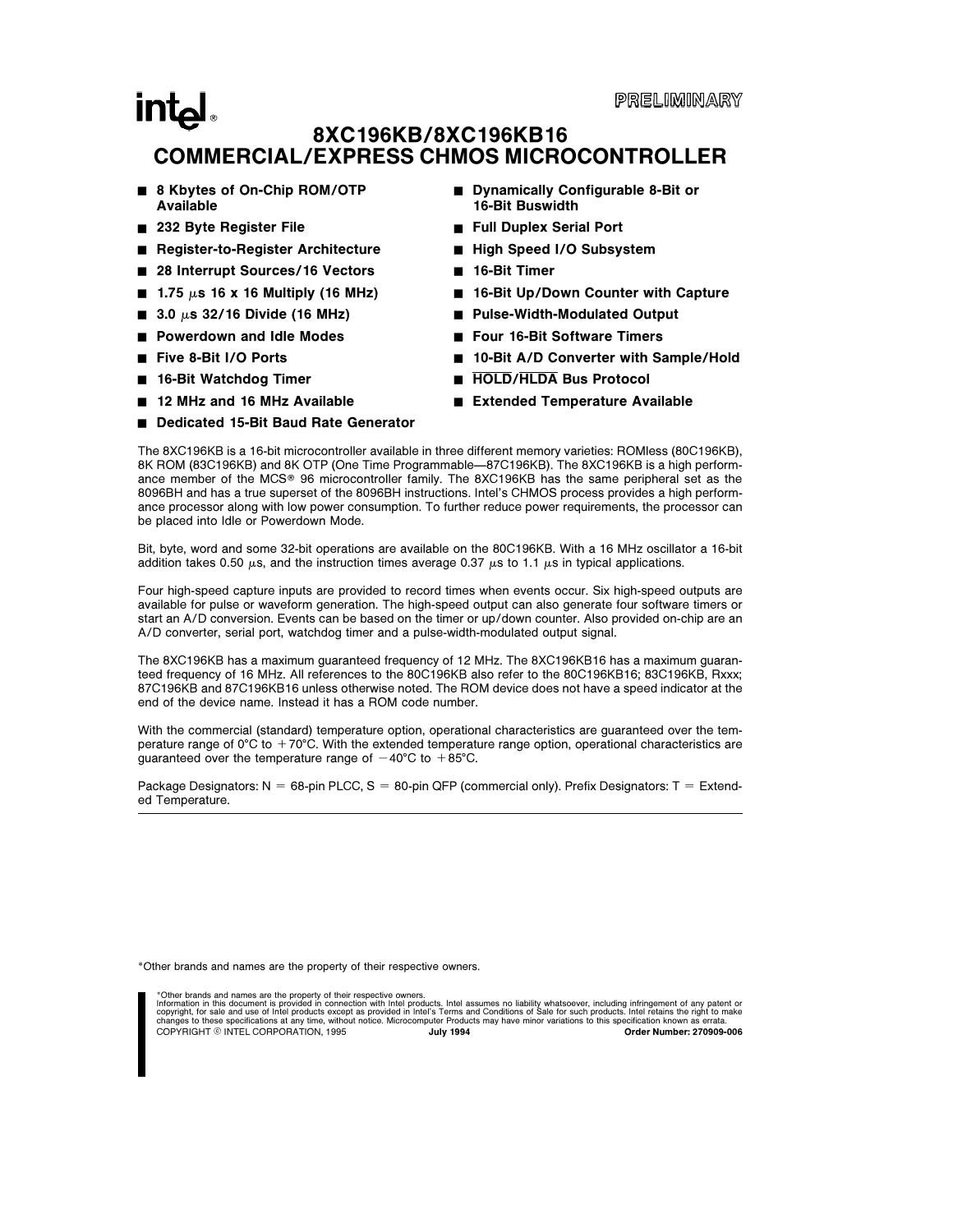# int<sub>el</sub>



Figure 1. 8XC196KB Block Diagram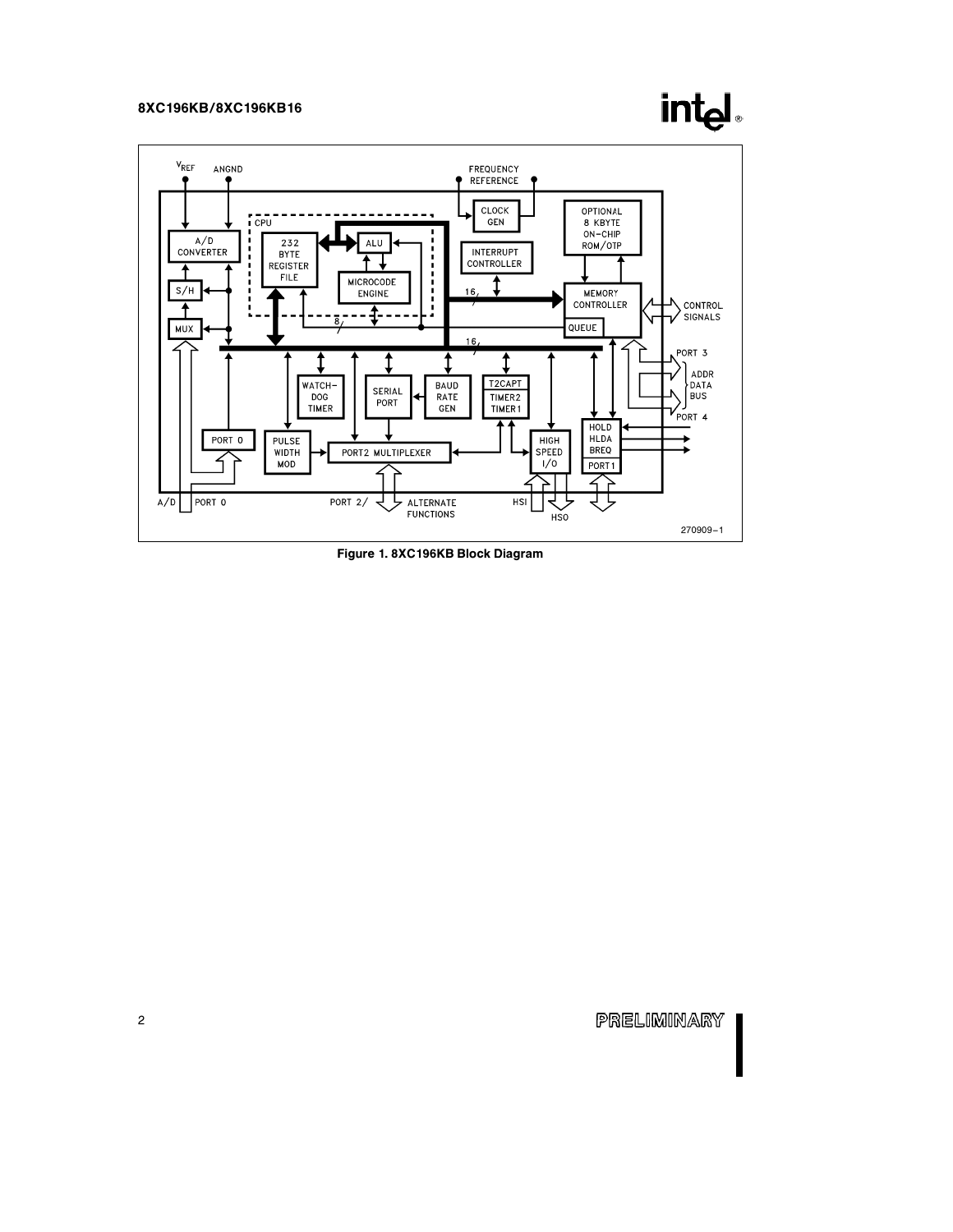# intal

## PROCESS INFORMATION

This device is manufactured on P629.0 and 629.1, a CHMOS III-E process. Additional process and reliability information is available in Intel's Components Quality and Reliability Handbook, Order Number 210997.



OTPROM, 16 MHz. For complete package dimensional data, refer to the Intel Packaging Handbook (Order Number 240800).

### NOTE:

1. EPROMs are available as One Time Programmable (OTPROM) only.

### Figure 2. The 8XC196KB Nomenclature

### Table 1. Thermal Characteristics

| Package<br><b>Type</b> | $\theta_{\mathsf{ja}}$ | $\theta_{\rm ic}$ |
|------------------------|------------------------|-------------------|
| <b>PLCC</b>            | $35^{\circ}$ C/W       | $13^{\circ}$ C/W  |
| OFP                    | 70°C/W                 | $4^{\circ}$ C/W   |

All thermal impedance data is approximate for static air conditions at 1W of power dissipation. Values will change depending on operation conditions and application. See the Intel Packaging Handbook (order number 240800) for a description of Intel's thermal impedance test methodology.

### Table 2. 8XC196KB Memory Map

8XC196KB/8XC196KB16

| <b>Description</b>                                          | <b>Address</b>          |
|-------------------------------------------------------------|-------------------------|
| External Memory or I/O                                      | <b>OFFFFH</b><br>04000H |
| Internal ROM/EPROM or External<br>Memory (Determined by EA) | 3FFFH<br>2080H          |
| Reserved, Must contain FFH.<br>(Note 5)                     | 207FH<br>2040H          |
| <b>Upper Interrupt Vectors</b>                              | 203FH<br>2030H          |
| ROM/EPROM Security Key                                      | 202FH<br>2020H          |
| Reserved, Must contain FFH.<br>(Note 5)                     | 201FH<br>201AH          |
| Reserved, Must Contain 20H<br>(Note 5)                      | 2019H                   |
| <b>CCB</b>                                                  | 2018H                   |
| Reserved. Must contain FFH.<br>(Note 5)                     | 2017H<br>2014H          |
| <b>Lower Interrupt Vectors</b>                              | 2013H<br>2000H          |
| Port 3 and Port 4                                           | 1FFFH<br>1FFEH          |
| <b>External Memory</b>                                      | 1FFDH<br>0100H          |
| 232 Bytes Register RAM (Note 1)                             | 00FFH<br>0018H          |
| CPU SFR's (Notes 1, 3)                                      | 0017H<br>0000H          |

#### NOTES:

1. Code executed in locations 0000H to 00FFH will be forced external.

2. Reserved memory locations must contain 0FFH unless noted.

3. Reserved SFR bit locations must contain 0.

4. Refer to 8XC196KB quick reference for SFR descriptions.

5. WARNING: Reserved memory locations must not be written or read. The contents and/or function of these locations may change with future revisions of the device. Therefore, a program that relies on one or more of these locations may not function properly.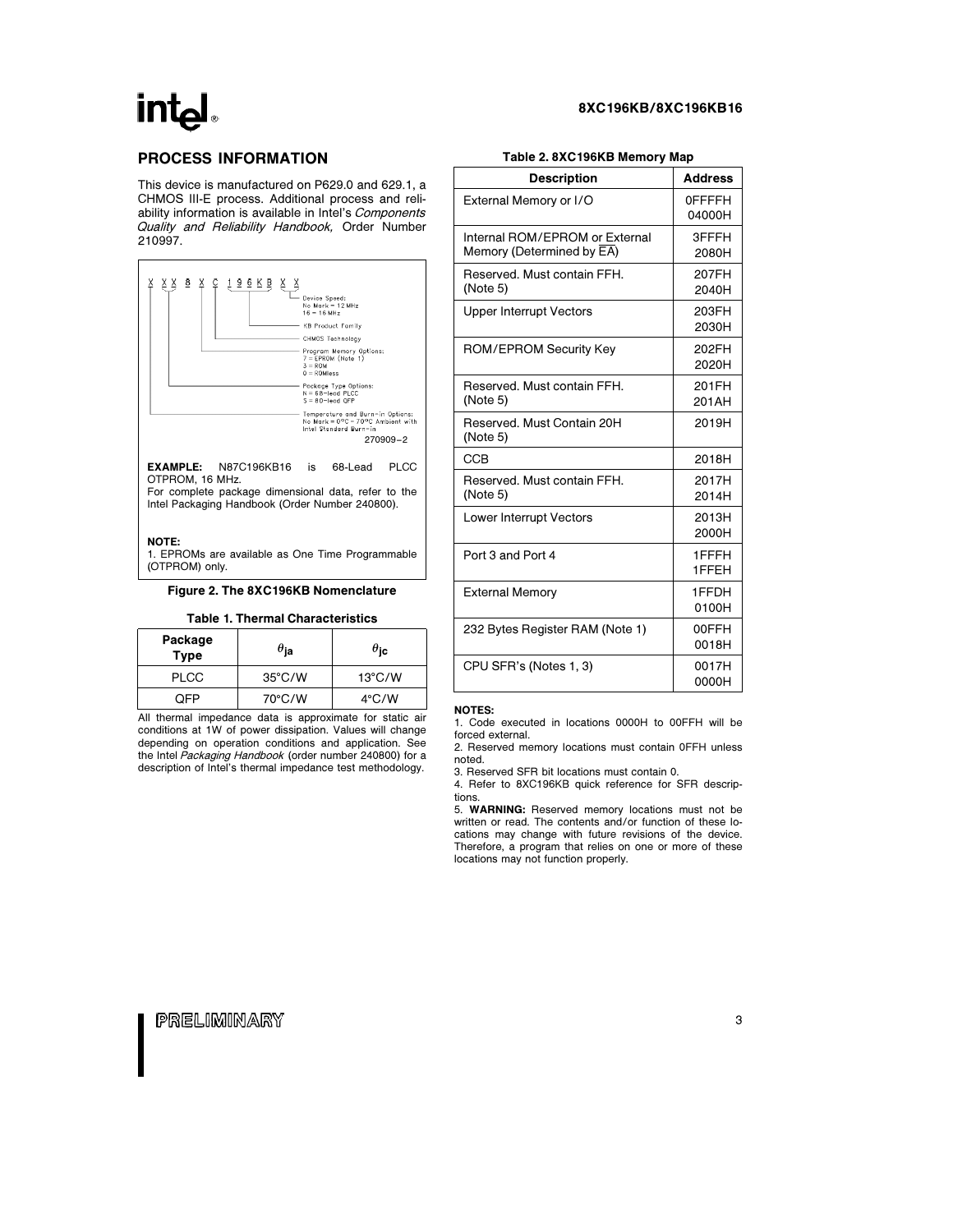

Figure 3. 68-Pin Package (PLCC Top View)

### NOTE:

The above pin out diagram applies to the OTP (87C196KB) device. The OTP device uses all of the programming pins shown<br>above. The ROM (83C196KB) device only uses programming pins: ĀINC, PALE, PMODE.n, and PROG. (80C196KB) doesn't use any of the programming pins.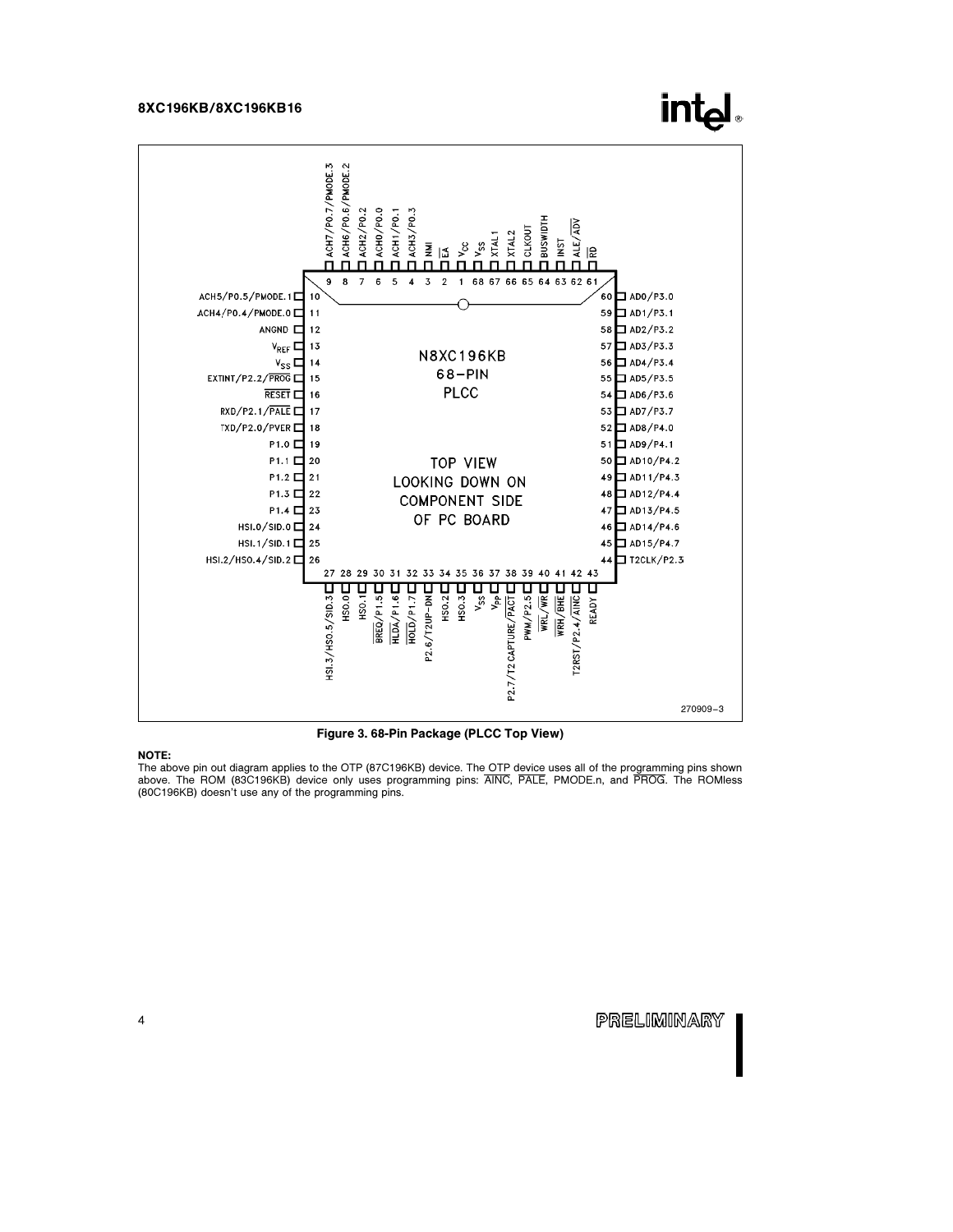## **intal**



Figure 4. 80-Pin QFP Package

### NOTE:

The above pin out diagram applies to the OTP (87C196KB) device. The OTP device uses all of the programming pins shown<br>above. The ROM (83C196KB) device only uses programming pins: ĀINC, PALE, PMODE.n, and PROG.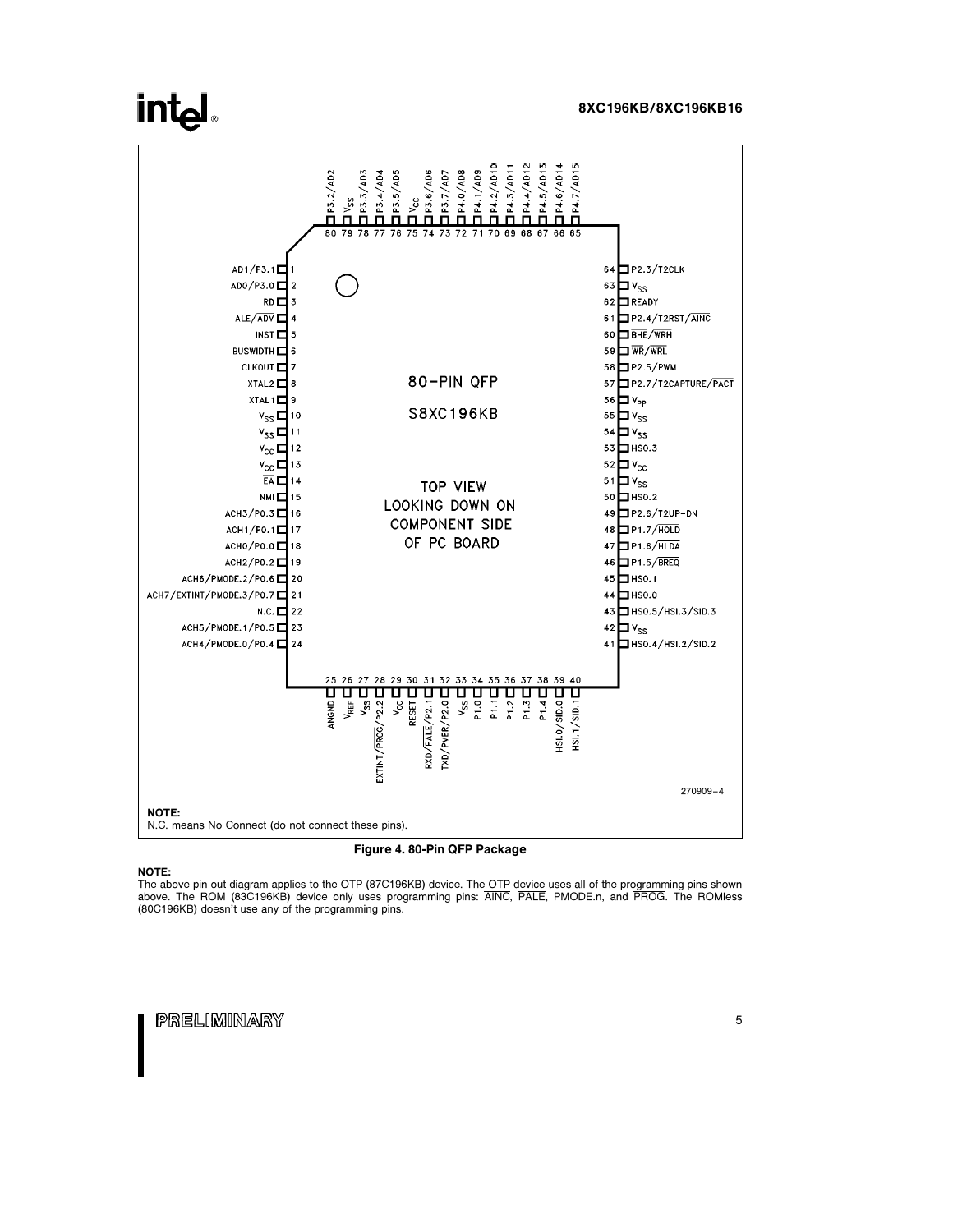

## PIN DESCRIPTIONS

| Symbol                 | <b>Name and Function</b>                                                                                                                                                                                                                                                                                                                                                                                               |
|------------------------|------------------------------------------------------------------------------------------------------------------------------------------------------------------------------------------------------------------------------------------------------------------------------------------------------------------------------------------------------------------------------------------------------------------------|
| $V_{\rm CC}$           | Main supply voltage (5V).                                                                                                                                                                                                                                                                                                                                                                                              |
| $V_{SS}$               | Digital circuit ground (0V). There are multiple V <sub>SS</sub> pins, all of them must be connected.                                                                                                                                                                                                                                                                                                                   |
| <b>V<sub>REF</sub></b> | Reference voltage for the A/D converter (5V). V <sub>REF</sub> is also the supply voltage to the analog<br>portion of the A/D converter and the logic used to read Port 0. Must be connected for A/D<br>and Port 0 to function.                                                                                                                                                                                        |
| <b>ANGND</b>           | Reference ground for the A/D converter. Must be held at nominally the same potential as<br>V <sub>SS</sub> . Connect V <sub>SS</sub> and ANGND at chip to avoid noise problems.                                                                                                                                                                                                                                        |
| V <sub>PP</sub>        | Programming voltage. Also timing pin for the return from power down circuit.                                                                                                                                                                                                                                                                                                                                           |
| XTAL1                  | Input of the oscillator inverter and of the internal clock generator.                                                                                                                                                                                                                                                                                                                                                  |
| XTAL <sub>2</sub>      | Output of the oscillator inverter.                                                                                                                                                                                                                                                                                                                                                                                     |
| <b>CLKOUT</b>          | Output of the internal clock generator. The frequency of CLKOUT is $\frac{1}{2}$ the oscillator<br>frequency. It has a 50% duty cycle.                                                                                                                                                                                                                                                                                 |
| <b>RESET</b>           | Reset input to and open-drain output from the chip. Input low for at least 4 state times to reset<br>the chip. The subsequent low-to-high transition re-synchronizes CLKOUT and commences a<br>10-state-time RESET sequence.                                                                                                                                                                                           |
| <b>BUSWIDTH</b>        | Input for buswidth selection. If CCR bit 1 is a one, this pin selects the bus width for the bus<br>cycle in progress. If BUSWIDTH is a 1, a 16-bit bus cycle occurs. If BUSWIDTH is a 0 an 8-bit<br>cycle occurs. If CCR bit 1 is a 0, the bus is always an 8-bit bus.                                                                                                                                                 |
| <b>NMI</b>             | A positive transition causes a vector through 203EH.                                                                                                                                                                                                                                                                                                                                                                   |
| <b>INST</b>            | Output high during an external memory read indicates the read is an instruction fetch and<br>output low indicates a data fetch. INST is valid throughout the bus cycle. INST is activated<br>only during external memory accesses.                                                                                                                                                                                     |
| EA                     | Input for memory select (External Access). $\overline{EA}$ equal to a TTL-high causes memory accesses<br>to locations 2000H through 3FFFH to be directed to on-chip ROM/OTPROM. EA equal to a<br>TTL-low causes accesses to these locations to be directed to off-chip memory.                                                                                                                                         |
| ALE/ADV                | Address Latch Enable or Address Valid output, as selected by CCR. Both pin options provide<br>a latch to demultiplex the address from the address/data bus. When the pin is $\overline{ADV}$ , it goes<br>inactive high at the end of the bus cycle. ALE/ADV is activated only during external memory<br>accesses.                                                                                                     |
| <b>RD</b>              | Read signal output to external memory. RD is activated only during external memory reads.                                                                                                                                                                                                                                                                                                                              |
| WR/WRL                 | Write and Write Low output to external memory, as selected by the CCR. WR will go low for<br>every external write, while WRL will go low only for external writes where an even byte is<br>being written. WR/WRL is activated only during external memory writes.                                                                                                                                                      |
| <b>BHE/WRH</b>         | Bus High Enable or Write High output to external memory, as selected by the CCR. BHE will<br>go low for external writes to the high byte of the data bus. WRH will go low for external writes<br>where an odd byte is being addressed. BHE/WRH is activated only during external memory<br>writes.                                                                                                                     |
| READY                  | Ready input to lengthen external memory cycles. If the pin is low prior to the falling edge of<br>CLKOUT, the memory controller goes into a wait mode until the next positive transition in<br>CLKOUT occurs with READY high. When the external memory is not being used, READY has<br>no effect. Internal control of the number of wait states inserted into a bus cycle (held not<br>ready) is available in the CCR. |
| <b>HSI</b>             | Inputs to High Speed Input Unit. Four HSI pins are available: HSI.0, HSI.1, HSI.2 and HSI.3.<br>Two of them (HSI.2 and HSI.3) are shared with the HSO Unit.                                                                                                                                                                                                                                                            |
| <b>HSO</b>             | Outputs from High Speed Output Unit. Six HSO pins are available: HSO.0, HSO.1, HSO.2,<br>HSO.3, HSO.4 and HSO.5. Two of them (HSO.4 and HSO.5) are shared with the HSI Unit.                                                                                                                                                                                                                                           |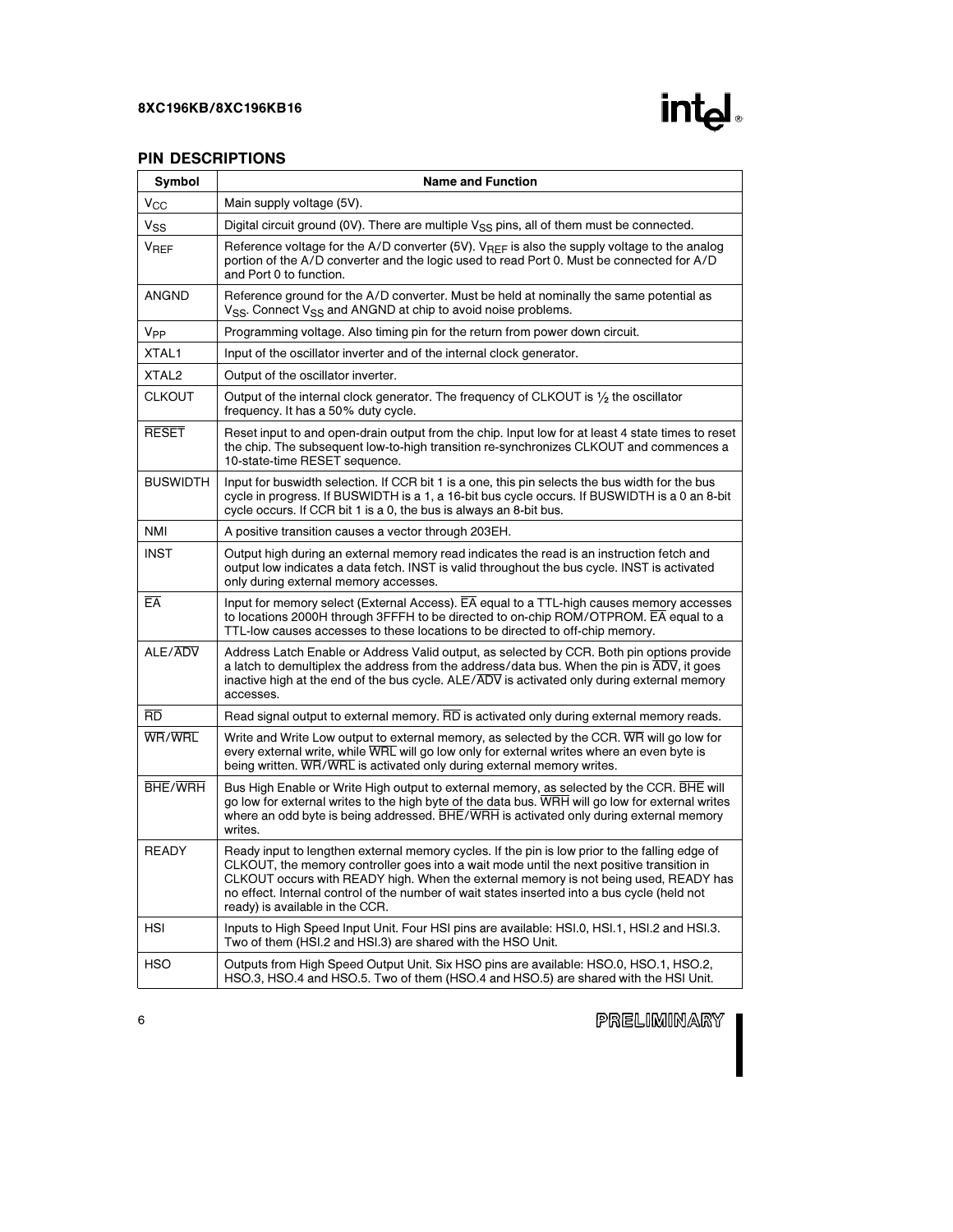# intel

## PIN DESCRIPTIONS (Continued)

| Symbol                                               | <b>Name and Function</b>                                                                                                                                                                                                                                                                                                                                                |
|------------------------------------------------------|-------------------------------------------------------------------------------------------------------------------------------------------------------------------------------------------------------------------------------------------------------------------------------------------------------------------------------------------------------------------------|
| Port 0                                               | 8-bit high impedance input-only port. Three pins can be used as digital inputs and/or as<br>analog inputs to the on-chip A/D converter.                                                                                                                                                                                                                                 |
| Port 1                                               | 8-bit quasi-bidirectional I/O port. These pins are shared with HOLD, HLDA and BREQ.                                                                                                                                                                                                                                                                                     |
| Port 2                                               | 8-bit multi-functional port. All of its pins are shared with other functions in the 87C196KB.<br>Pins P2.6 and P2.7 are quasi-bidirectional.                                                                                                                                                                                                                            |
| Ports 3 and 4                                        | 8-bit bidirectional I/O ports with open drain outputs. These pins are shared with the<br>multiplexed address/data bus, which has strong internal pullups.                                                                                                                                                                                                               |
| <b>HOLD</b>                                          | Bus Hold input requesting control of the bus. Enabled by setting WSR.7.                                                                                                                                                                                                                                                                                                 |
| <b>HLDA</b>                                          | Bus Hold acknowledge output indicating release of the bus. Enabled by setting WSR.7.                                                                                                                                                                                                                                                                                    |
| <b>BREQ</b>                                          | Bus Request output activated when the bus controller has a pending external memory<br>cycle. Enabled by setting WSR.7.                                                                                                                                                                                                                                                  |
| TxD                                                  | The TxD pin is used for serial port transmission in Modes 1, 2 and 3. In Mode 0 the pin is<br>used as the serial clock output.                                                                                                                                                                                                                                          |
| RxD                                                  | Serial Port Receive pin used for serial port reception. In Mode 0 the pin functions as input or<br>output data.                                                                                                                                                                                                                                                         |
| <b>EXTINT</b>                                        | A rising edge on the EXTINT pin will generate an external interrupt.                                                                                                                                                                                                                                                                                                    |
| T <sub>2</sub> CLK                                   | The T2CLK pin is the Timer2 clock input or the serial port baud rate generator input.                                                                                                                                                                                                                                                                                   |
| T <sub>2</sub> RST                                   | A rising edge on the T2RST pin will reset Timer2.                                                                                                                                                                                                                                                                                                                       |
| <b>PWM</b>                                           | The pulse width modulator output.                                                                                                                                                                                                                                                                                                                                       |
| T2UP-DN                                              | The T2UPDN pin controls the direction of Timer2 as an up or down counter.                                                                                                                                                                                                                                                                                               |
| T2CAPTURE                                            | A rising edge on P2.7 will capture the value of Timer2 in the T2CAPTURE register.                                                                                                                                                                                                                                                                                       |
| <b>PMODE</b>                                         | Programming Mode Select. Determines the EPROM programming algorithm that is<br>performed. PMODE is sampled after a chip reset and should be static while the part is<br>operating.                                                                                                                                                                                      |
| <b>SID</b>                                           | Slave ID Number. Used to assign each slave a pin of Port 3 or 4 to use for passing<br>programming verification acknowledgement.                                                                                                                                                                                                                                         |
| <b>PALE</b>                                          | Programming ALE Input. Accepted by the 87C196KB when it is in Slave Programming<br>Mode. Used to indicate that Ports 3 and 4 contain a command/address.                                                                                                                                                                                                                 |
| <b>PROG</b>                                          | Programming. Falling edge indicates valid data on PBUS and the beginning of<br>programming. Rising edge indicates end of programming.                                                                                                                                                                                                                                   |
| <b>PACT</b>                                          | Programming Active. Used in the Auto Programming Mode to indicate when programming<br>activity is complete.                                                                                                                                                                                                                                                             |
| <b>PVAL</b>                                          | Program Valid. This signal indicates the success or failure of programming in the Auto<br>Programming Mode. A zero indicates successful programming.                                                                                                                                                                                                                    |
| <b>PVER</b>                                          | Program Verification. Used in Slave Programming and Auto CLB Programming Modes.<br>Signal is low after rising edge of PROG if the programming was not successful.                                                                                                                                                                                                       |
| <b>AINC</b>                                          | Auto Increment. Active low signal indicates that the auto increment mode is enabled. Auto<br>Increment will allow reading or writing of sequential EPROM locations without address<br>transactions across the PBUS for each read or write.                                                                                                                              |
| Ports <sub>3</sub><br>and 4<br>(Programming<br>Mode) | Address/Command/Data Bus. Used to pass commands, addresses, and data to and from<br>slave mode 87C196KBs. Used by chips in Auto Programming Mode to pass command,<br>addresses and data to slaves. Also used in the Auto Programming Mode as a regular<br>system bus to access external memory. Should have pullups to $V_{CC}$ when used in slave<br>programming mode. |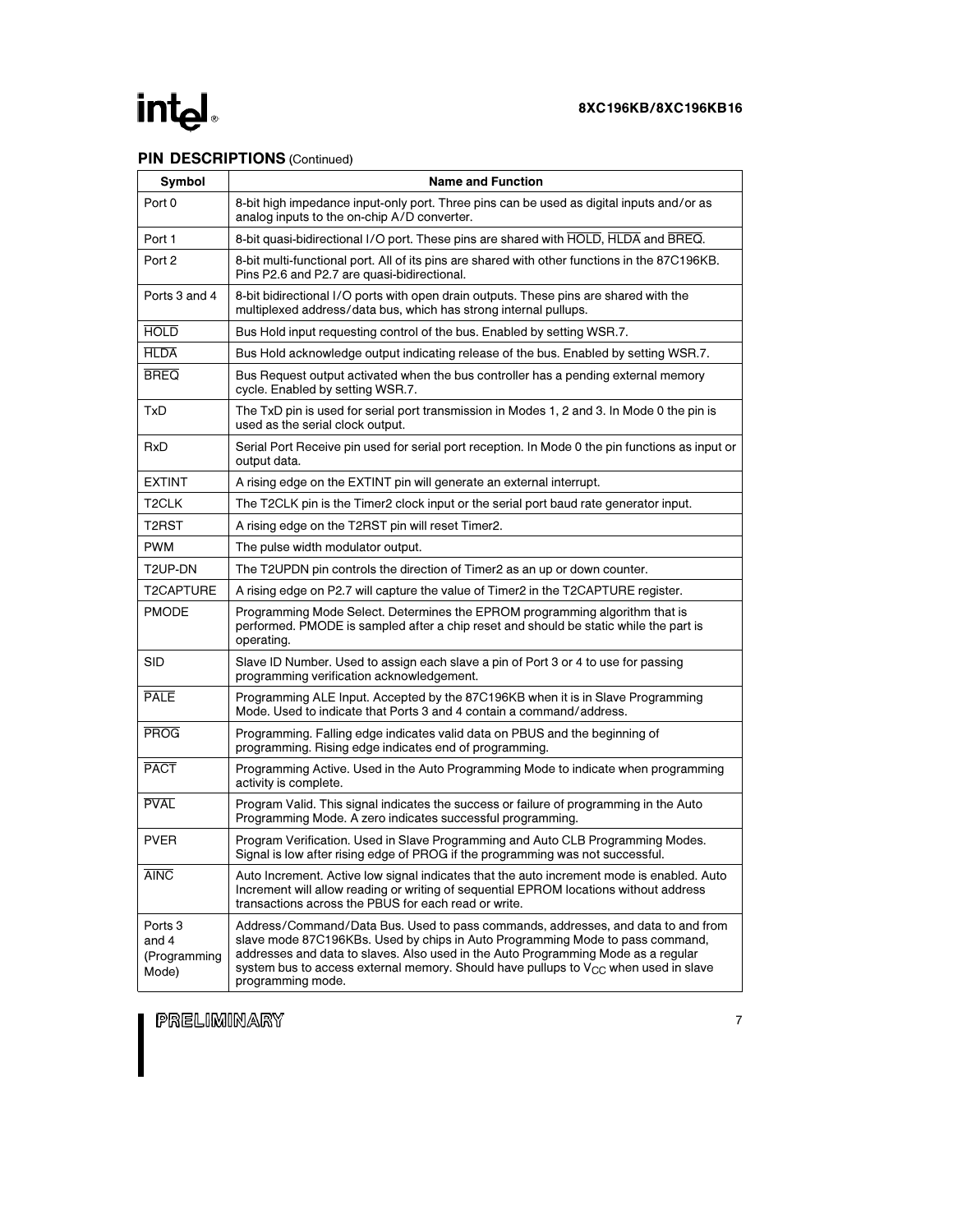

### ELECTRICAL CHARACTERISTICS ABSOLUTE MAXIMUM RATINGS\*

Ambient Temperature

| Under Bias $\ldots \ldots \ldots \ldots -55^{\circ}$ C to +125°C |
|------------------------------------------------------------------|
| Storage Temperature $\dots \dots \dots -65$ °C to +150°C         |
| Voltage On Any Pin to $V_{SS}$ - 0.5V to +7.0V                   |
| Power Dissipation <sup>(1)</sup> 1.5W                            |
|                                                                  |

NOTE:

1. Power dissipation is based on package heat transfer limitations, not device power consumption.

NOTICE: This data sheet contains preliminary information on new products in production. The specifications are subject to change without notice. Verify with your local Intel Sales office that you have the latest data sheet before finalizing a design.

\*WARNING: Stressing the device beyond the ''Absolute Maximum Ratings'' may cause permanent damage. These are stress ratings only. Operation beyond the ''Operating Conditions'' is not recommended and extended exposure beyond the ''Operating Conditions'' may affect device reliability.

## OPERATING CONDITIONS

(All characteristics in this data sheet apply to these operating conditions unless otherwise noted.)

| Symbol                 | <b>Description</b>             | Min  | Max   | <b>Units</b> |
|------------------------|--------------------------------|------|-------|--------------|
| Тд                     | Ambient Temperature Under Bias |      | $+70$ | °С           |
| $V_{\rm CC}$           | Digital Supply Voltage         | 4.50 | 5.50  |              |
| <b>V<sub>REF</sub></b> | Analog Supply Voltage          | 4.50 | 5.50  |              |
| Fosc                   | Oscillator Frequency 12 MHz    | 3.5  | 12    | <b>MHz</b>   |
| Fosc                   | Oscillator Frequency 16 MHz    | 3.5  | 16    | <b>MHz</b>   |

### NOTE:

 $\overline{N}$  and  $V_{SS}$  should be nominally at the same potential.

### DC CHARACTERISTICS

| Symbol           | <b>Description</b>                                                  | Min                                                            | Max                | <b>Units</b> | <b>Test Conditions</b>                                                       |
|------------------|---------------------------------------------------------------------|----------------------------------------------------------------|--------------------|--------------|------------------------------------------------------------------------------|
| V <sub>IL</sub>  | Input Low Voltage                                                   | $-0.5$                                                         | 0.8                | V            |                                                                              |
| V <sub>IH</sub>  | Input High Voltage (All Pins except<br>XTAL1 and RESET)             | $0.2 V_{\rm CC} + 0.9 V_{\rm CC} + 0.5$                        |                    | V            |                                                                              |
| V <sub>IH1</sub> | Input High Voltage on XTAL 1                                        | $0.7 V_{CC}$                                                   | $V_{\rm CC} + 0.5$ | V            |                                                                              |
| V <sub>IH2</sub> | Input High Voltage on RESET                                         | 2.6                                                            | $V_{\rm CC}$ + 0.5 | v            |                                                                              |
| VOL              | <b>Output Low Voltage</b>                                           |                                                                | 0.3<br>0.45<br>1.5 | v<br>v<br>v  | $I_{\Omega I}$ = 200 $\mu A$<br>$I_{OL} = 3.2 \text{ mA}$<br>$I_{OL} = 7 mA$ |
| $V_{OH}$         | Output High Voltage<br>(Standard Outputs) <sup>(2)</sup>            | $V_{\rm CC}$ – 0.3<br>$V_{\rm GC}$ – 0.7<br>$V_{\rm CC}$ – 1.5 |                    | V<br>v<br>v  | $I_{OH} = -200 \mu A$<br>$I_{OH} = -3.2$ mA<br>$I_{OH} = -7 mA$              |
| V <sub>OH1</sub> | Output High Voltage<br>(Quasi-bidirectional Outputs) <sup>(1)</sup> | $V_{\rm GC} = 0.3$<br>$V_{\rm GC} = 0.7$<br>$V_{\rm GC} = 1.5$ |                    | v<br>V<br>v  | $I_{OH} = -10 \mu A$<br>$I_{OH} = -30 \mu A$<br>$I_{OH} = -60 \mu A$         |
| ĪЦ               | Input Leakage Current<br>$(Std.$ Inputs $)(3)$                      |                                                                | ±10                | μA           | $0 < V_{IN} < V_{CC} - 0.3V$                                                 |
| <sup>I</sup> LI1 | Input Leakage Current (Port 0)                                      |                                                                | $+3$               | μA           | $0 < V_{IN} < V_{REF}$                                                       |
| I <sub>TL</sub>  | 1 to 0 Transition Current<br>$(QBD \, Pins)(1)$                     |                                                                | $-800$             | μA           | $V_{IN} = 2.0V$                                                              |
| 址                | Logical 0 Input Current (QBD Pins) <sup>(1)</sup>                   |                                                                | $-50$              | $\mu$ A      | $V_{IN} = 0.45V$                                                             |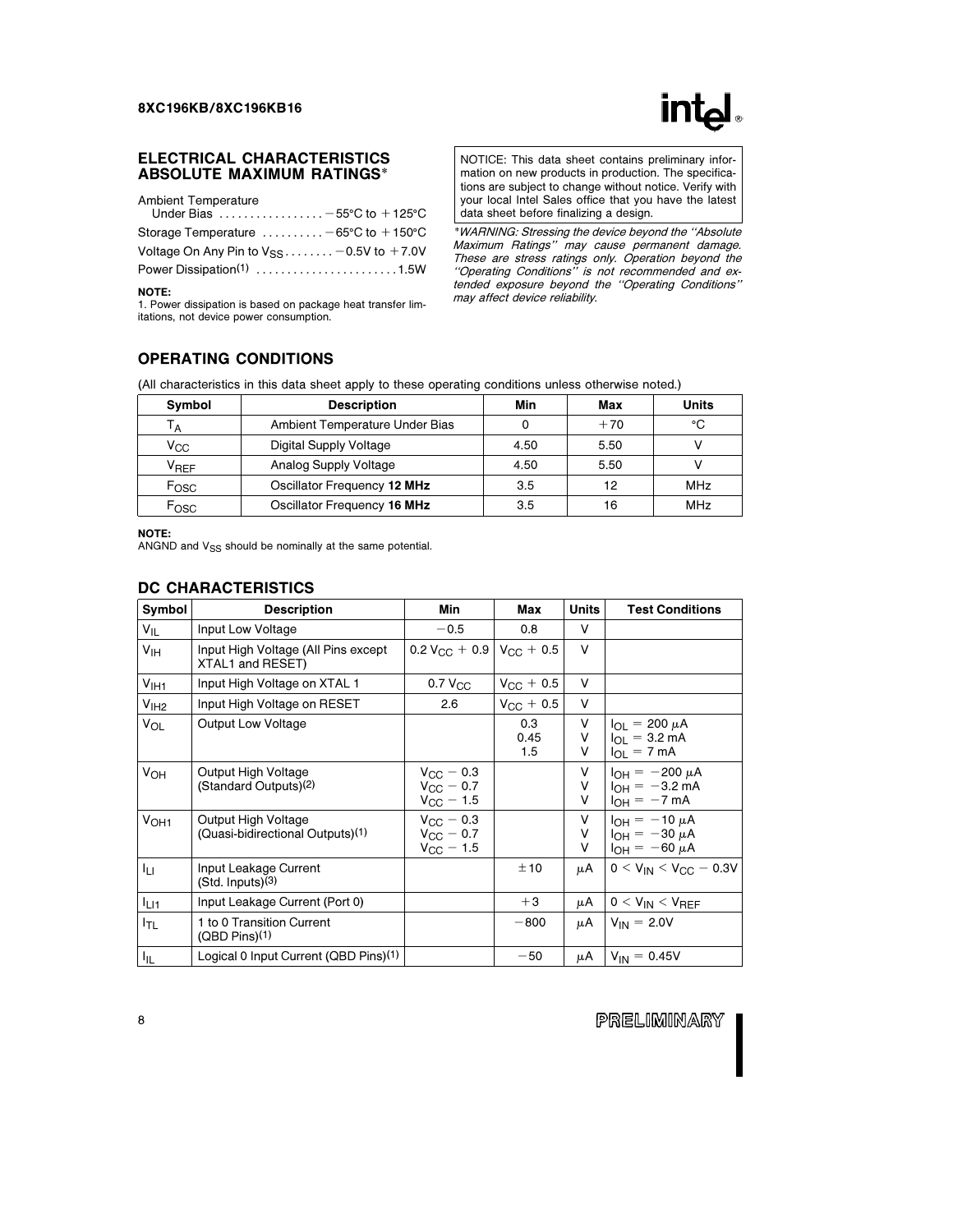## intal

## DC CHARACTERISTICS (Continued)

| <b>Symbol</b>                | <b>Description</b>                                       | Min | Typ(7)         | Max    | <b>Units</b> | <b>Test Conditions</b>                                  |
|------------------------------|----------------------------------------------------------|-----|----------------|--------|--------------|---------------------------------------------------------|
| $I_{IL1}$                    | Logical 0 Input Current in Reset<br><b>BHE, WR, P2.0</b> |     |                | $-850$ | μA           | $V_{IN} = 0.45V$                                        |
| $I_{IL2}$                    | Logical 0 Input Current in Reset<br>ALE, RD, INST        |     |                | $-7$   | mA           | $V_{IN} = 0.45V$                                        |
| <sup>I</sup> IH <sub>1</sub> | Logical 1 Input Current<br>on NMI Pin                    |     |                | 100    | μA           | $V_{IN} = 2.0V$                                         |
| Hyst.                        | Hysteresis on RESET Pin                                  | 300 |                |        | mV           |                                                         |
| $_{\rm lcc}$                 | Active Mode Current in Reset                             |     | 50             | 60     | mA           | $XTAL1 = 16 MHz$                                        |
| <b>IREF</b>                  | A/D Converter Reference Current                          |     | $\overline{2}$ | 5      | mA           | $V_{CC} = V_{PP} = V_{RFF} = 5.5V$                      |
| <b>IDLE</b>                  | Idle Mode Current                                        |     | 10             | 25     | mA           |                                                         |
| <b>I</b> PD                  | Powerdown Mode Current                                   |     | 5              | 30     | μA           | $V_{\text{CC}} = V_{\text{PP}} = V_{\text{RFF}} = 5.5V$ |
| R <sub>RST</sub>             | <b>Reset Pullup Resistor</b>                             | 6K  |                | 50K    | Ω            |                                                         |
| $C_S$                        | Pin Capacitance (Any Pin to $V_{SS}$ )                   |     |                | 10     | рF           | $F_{T\text{FST}}$ = 1.0 MHz                             |

NOTES: (Notes apply to all specifications)

1. QBD (Quasi-bidirectional) pins include Port 1, P2.6 and P2.7.<br>2. Standard Outputs include AD0–15, RD, WR, ALE, BHE, INST, HSO pins, PWM/P2.5, CLKOUT, RESET, Ports 3 and 4, TXD/P2.0 and RXD (in serial mode 0). The V<sub>OH</sub> specification is not valid for RESET. Ports 3 and 4 are open-drain outputs.<br>3. Standard Inputs include HSI pins, EA, READY, BUSWIDTH, NMI, RXD/P2.1, EXTINT/P2.2, T2CLK/P2.3 an

4. Maximum current per pin must be externally limited to the following values if  $V_{OL}$  is held above 0.45V or  $V_{OH}$  is held below  $V_{\text{CC}} - 0.7V$ :<br> $I_{\text{OL}}$  on Output pins: 10 mA

IOH on quasi-bidirectional pins: self limiting

I<sub>OH</sub> on Standard Output pins: 10 mA

5. Maximum current per bus pin (data and control) during normal operation is  $\pm$  3.2 mA.

6. During normal (non-transient) conditions the following total current limits apply: elf limiting<br>mA

| Port 1, P2.6          | $I_{\Omega}$ : 29 mA | $I_{\cap H}$ is self I  |
|-----------------------|----------------------|-------------------------|
| HSO, P2.0, RXD, RESET | $I_{\Omega}$ : 29 mA | $I_{\Omega H}$ : 26 mA  |
| P2.5, P2.7, WR, BHE   | $I_{\Omega}$ : 13 mA | $I_{OH}$ : 11 mA        |
| AD0-AD15              | $I_{\Omega}$ : 52 mA | I <sub>OH</sub> : 52 mA |

AD0 –AD15 IOL: 52 mA IOH: 52 mA RD, ALE, INST –CLKOUT IOL: 13 mA IOH: 13 mA 7. Typicals are based on a limited number of samples and are not guaranteed. The values listed are at room temperature





Figure 6. I<sub>CC</sub> and I<sub>IDLE</sub> vs Frequency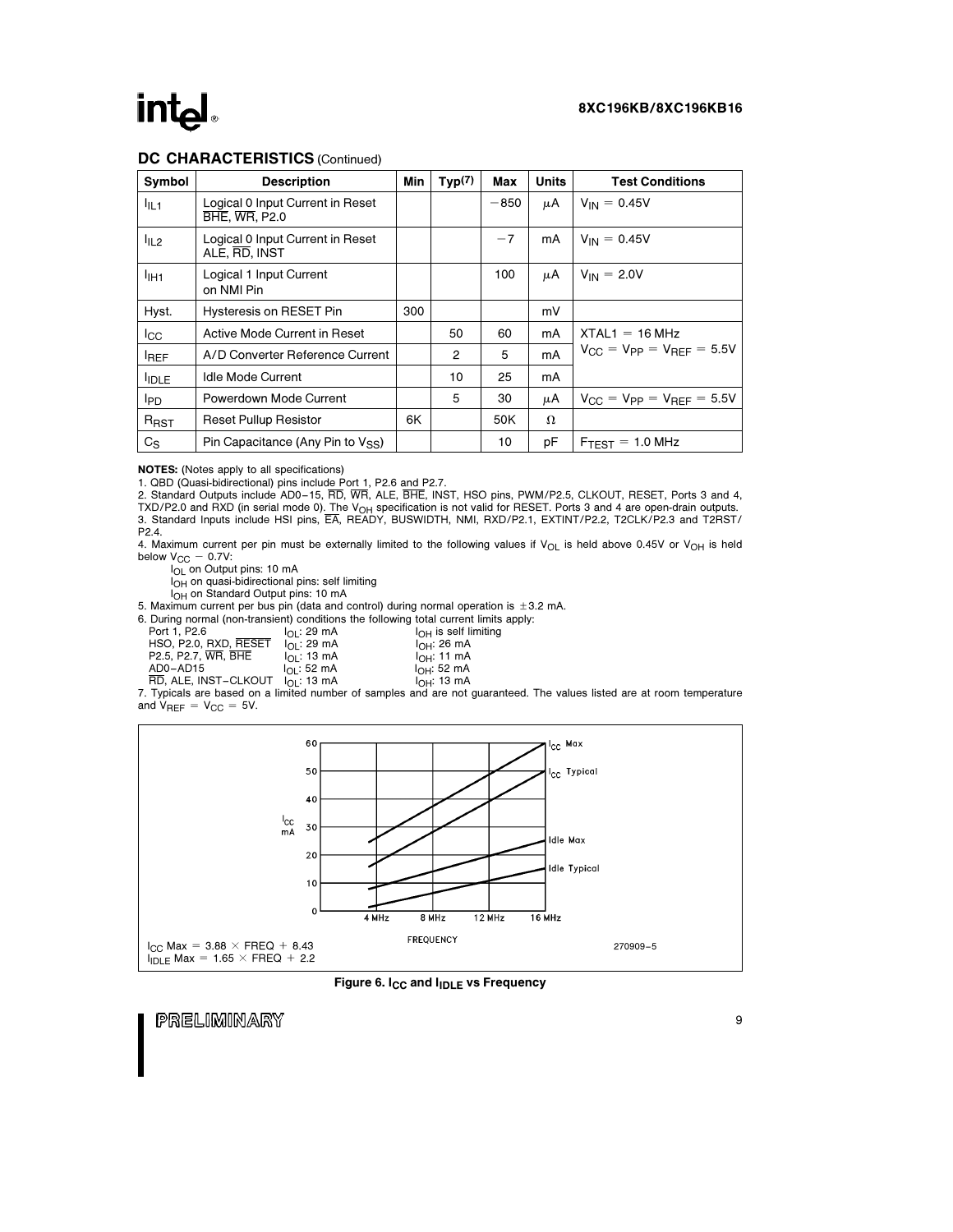

### AC CHARACTERISTICS

Test Conditions: Capacitive load on all pins = 100 pF, Rise and fall times = 10 ns,  $F_{\text{OSC}} = 12/16 \text{ MHz}$ 

| Symbol                   | <b>Description</b>                 | Min         | Max                     | <b>Units</b> | <b>Notes</b> |
|--------------------------|------------------------------------|-------------|-------------------------|--------------|--------------|
| <b>TAVYV</b>             | Address Valid to READY Setup       |             | 2 T <sub>OSC</sub> – 75 | ns           |              |
| TYLYH                    | NonREADY Time                      |             | No upper limit          | ns           |              |
| TCLYX                    | <b>READY Hold after CLKOUT Low</b> | 0           | $TOSC - 30$             | ns           | (Note 1)     |
| <b>TLLYX</b>             | <b>READY Hold after ALE Low</b>    | $TOSC$ – 15 | $2 T_{\text{OSC}} - 40$ | ns           | (Note 1)     |
| T <sub>AVGV</sub>        | Address Valid to Buswidth Setup    |             | 2 T <sub>OSC</sub> – 75 | ns           |              |
| $T_{CLGX}$               | Buswidth Hold after CLKOUT Low     | 0           |                         | ns           |              |
| <b>TAVDV</b>             | Address Valid to Input Data Valid  |             | $3 T_{\text{OSC}} - 55$ | ns           | (Note 2)     |
| T <sub>RLDV</sub>        | RD Active to Input Data Valid      |             | $T_{\text{OSC}} - 23$   | ns           | (Note 2)     |
| TCLDV                    | CLKOUT Low to Input Data Valid     |             | $T_{\text{OSC}} - 50$   | ns           |              |
| T <sub>RHDZ</sub>        | End of RD to Input Data Float      |             | $T_{\text{OSC}}$ – 20   | ns           |              |
| <b>T</b> <sub>RXDX</sub> | Data Hold after RD Inactive        | 0           |                         | ns           |              |

### The system must meet these specifications to work with the 87C196KB:

NOTES:

1. If max is exceeded, additional wait states will occur.<br>2. When using wait states, add 2 T<sub>OSC</sub>  $\times$  n where n = number of wait states.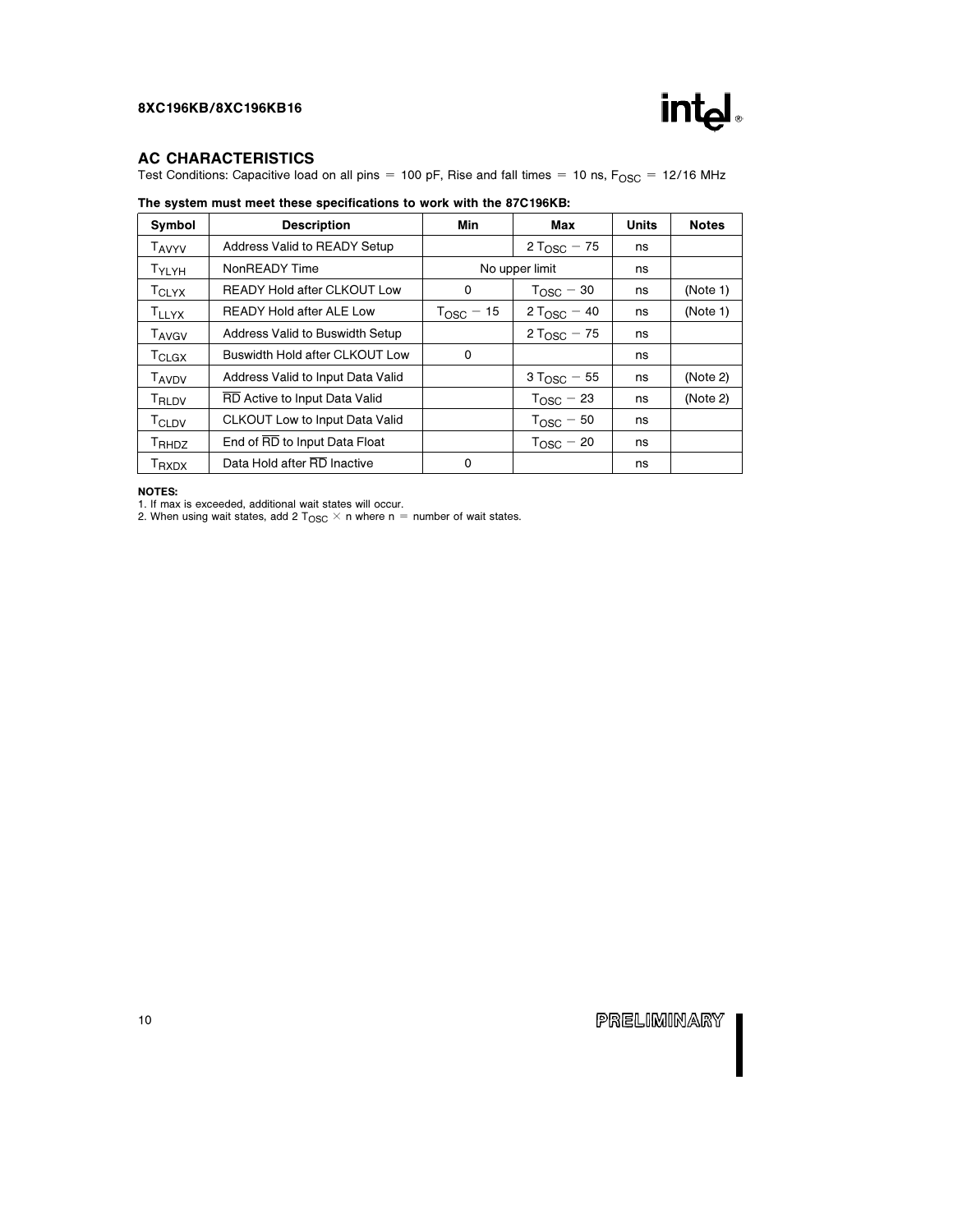# intel

## AC CHARACTERISTICS (Continued)

Test Conditions: Capacitive load on all pins = 100 pF, Rise and fall times = 10 ns,  $F_{\rm OSC}$  = 12/16 MHz

| Symbol            | <b>Description</b>                  | Min                   | Max                   | <b>Units</b> | <b>Notes</b> |
|-------------------|-------------------------------------|-----------------------|-----------------------|--------------|--------------|
| $F_{\text{XTAL}}$ | Frequency on XTAL1 12 MHz           | 3.5                   | 12.0                  | MHz          | (Note 2)     |
| FXTAL             | Frequency on XTAL1 16 MHz           | 3.5                   | 16.0                  | <b>MHz</b>   | (Note 2)     |
| Tosc              | $1/F_{\text{XTAL}}$ 12 MHz          | 83.3                  | 286                   | ns           |              |
| Tosc              | 1/F <sub>XTAL</sub> 16 MHz          | 62.5                  | 286                   | ns           |              |
| T <sub>XHCH</sub> | XTAL1 High to CLKOUT High or Low    | $+20$                 | $+110$                | ns           |              |
| <b>TCLCL</b>      | CLKOUT Cycle Time                   |                       | 2 T <sub>OSC</sub>    | ns           |              |
| TCHCL             | <b>CLKOUT High Period</b>           | $T_{\text{OSC}} - 10$ | $T_{\text{OSC}} + 10$ | ns           |              |
| <b>TCLLH</b>      | CLKOUT Falling Edge to ALE Rising   | $-10$                 | $+10$                 | ns           |              |
| <b>TLLCH</b>      | ALE Falling Edge to CLKOUT Rising   | $-15$                 | $+15$                 | ns           |              |
| <b>TLHLH</b>      | <b>ALE Cycle Time</b>               |                       | 4 Tosc                | ns           | (Note 3)     |
| <b>TLHLL</b>      | ALE High Period                     | $T_{\text{OSC}} - 10$ | $T_{\text{OSC}} + 10$ | ns           |              |
| <b>TAVLL</b>      | Address Setup to ALE Falling Edge   | $T_{\text{OSC}} - 20$ |                       | ns           |              |
| <b>TLLAX</b>      | Address Hold after ALE Falling Edge | $T_{\text{OSC}} - 40$ |                       | ns           |              |
| <b>TLLRL</b>      | ALE Falling Edge to RD Falling Edge | $T_{\rm OSC}$ $-$ 35  |                       | ns           |              |
| T <sub>RLCL</sub> | RD Low to CLKOUT Falling Edge       | $+4$                  | $+25$                 | ns           |              |
| T <sub>RLRH</sub> | <b>RD</b> Low Period                | $T_{\text{OSC}} - 5$  | $T_{\text{OSC}}$ + 25 | ns           | (Note 3)     |
| T <sub>RHLH</sub> | RD Rising Edge to ALE Rising Edge   | T <sub>OSC</sub>      | $T_{\text{OSC}}$ + 25 | ns           | (Note 1)     |
| T <sub>RLAZ</sub> | RD Low to Address Float             |                       | $+5$                  | ns           |              |
| <b>TLLWL</b>      | ALE Falling Edge to WR Falling Edge | $T_{\text{OSC}} - 10$ |                       | ns           |              |
| <b>TCLWL</b>      | CLKOUT Low to WR Falling Edge       | 0                     | $+25$                 | ns           |              |
| T <sub>QVWH</sub> | Data Stable to WR Rising Edge       | $T_{\text{OSC}}$ – 23 |                       | ns           | (Note 3)     |
| <b>T</b> CHWH     | CLKOUT High to WR Rising Edge       | $-5$                  | $+15$                 | ns           |              |
| TWLWH             | <b>WR Low Period</b>                | $T_{\text{OSC}} - 15$ | $T_{\text{OSC}} + 5$  | ns           | (Note 3)     |
| T <sub>WHQX</sub> | Data Hold after WR Rising Edge      | $T_{\text{OSC}} - 15$ |                       | ns           |              |
| TWHLH             | WR Rising Edge to ALE Rising Edge   | $T_{\text{OSC}} - 15$ | $T_{\text{OSC}} + 10$ | ns           | (Note 1)     |
| T <sub>WHBX</sub> | BHE, INST HOLD after WR Rising Edge | $T_{\text{OSC}} - 15$ |                       | ns           |              |
| T <sub>RHBX</sub> | BHE, INST HOLD after RD Rising Edge | $T_{\text{OSC}} - 10$ |                       | ns           |              |
| T <sub>WHAX</sub> | AD8-15 hold after WR Rising Edge    | $T_{\text{OSC}} - 30$ |                       | ns           |              |
| <b>TRHAX</b>      | AD8-15 hold after RD Rising Edge    | $T_{\text{OSC}} - 25$ |                       | ns           |              |

### The 87C196KB will meet these specifications:

NOTES:

1. Assuming back-to-back bus cycles.<br>2. Testing performed at 3.5 MHz, however, the device is static by design and will typically operate below 1 Hz.<br>3. When using wait states, all 2 T<sub>OSC</sub> + n where n = number of wait stat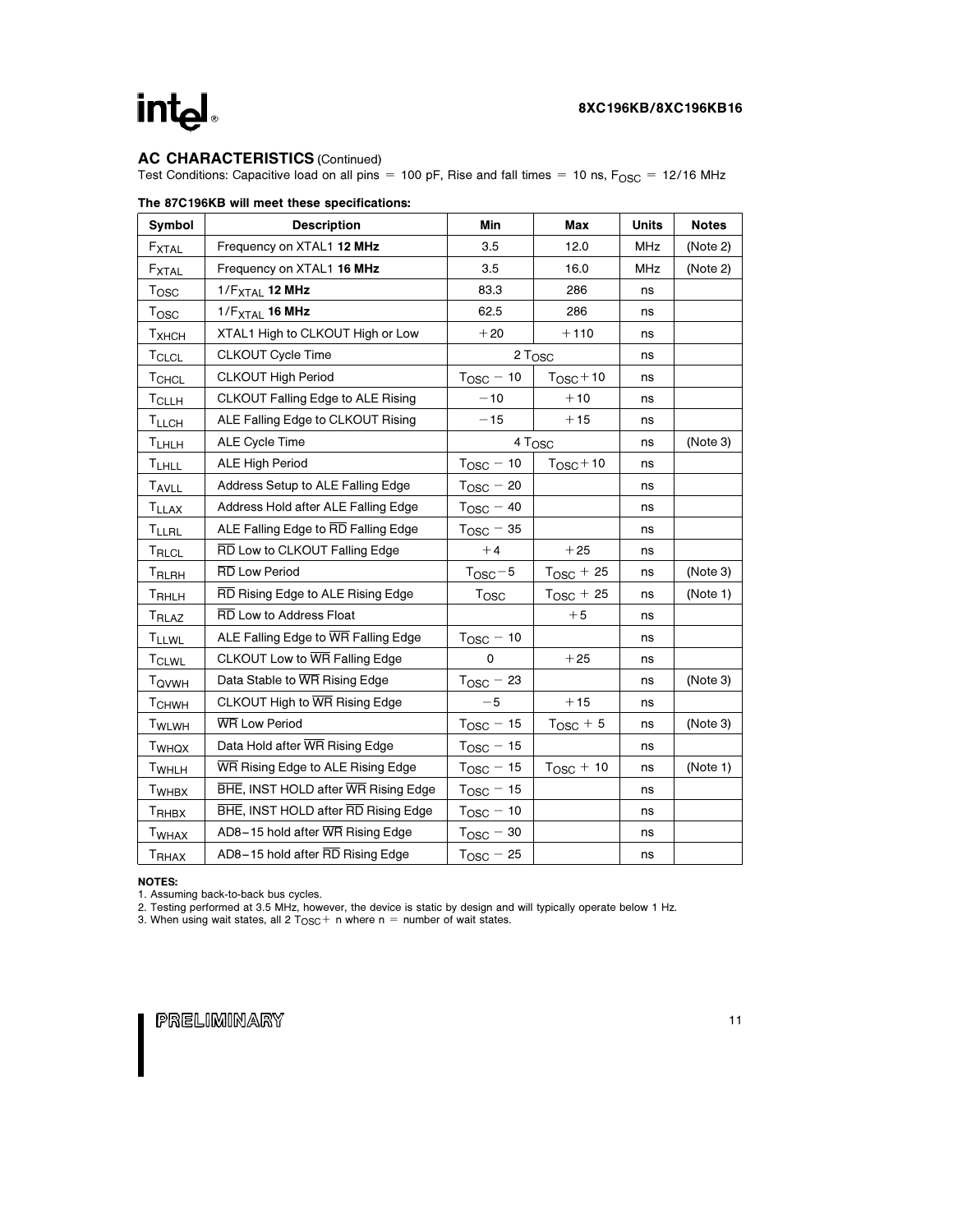

## System Bus Timings

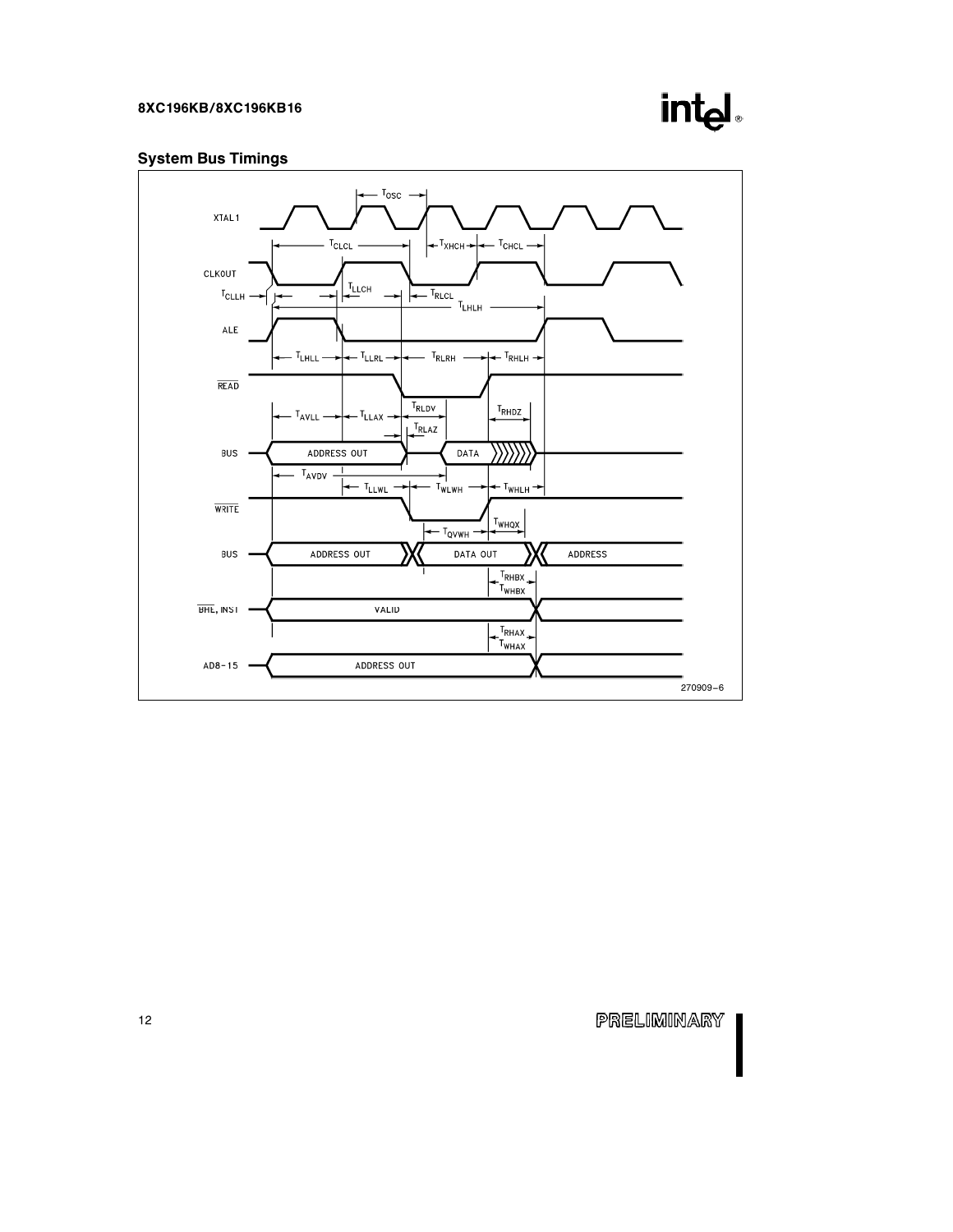# intel



## Buswidth Bus Timings

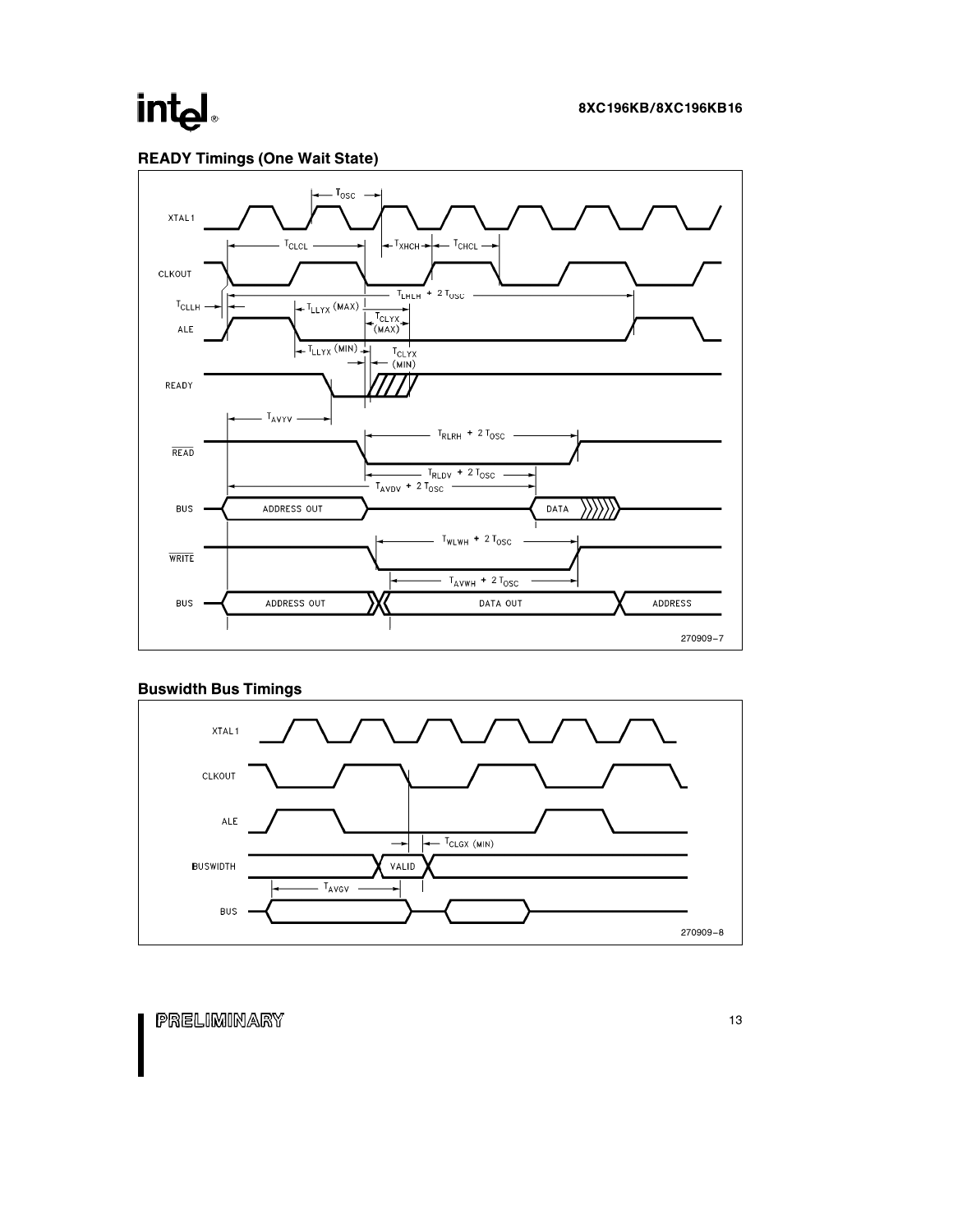

## HOLD/HLDA Timings

| Symbol             | <b>Description</b>                             | Min      | Max | <b>Units</b> | <b>Notes</b> |
|--------------------|------------------------------------------------|----------|-----|--------------|--------------|
| <b>THVCH</b>       | <b>HOLD</b> Setup                              | 55       |     | ns           | (Note 1)     |
| T <sub>CLHAL</sub> | <b>CLKOUT Low to HLDA Low</b>                  |          | 15  | ns           |              |
| <b>TCLBRL</b>      | CLKOUT Low to BREQ Low                         |          | 15  | ns           |              |
| T <sub>HALAZ</sub> | <b>HLDA Low to Address Float</b>               |          | 10  | ns           |              |
| <b>THALBZ</b>      | HLDA Low to BHE, INST, RD, WR Float            |          | 10  | ns           |              |
| T <sub>CLHAH</sub> | CLKOUT Low to <b>HLDA</b> High                 | $-15$    | 15  | ns           |              |
| <b>TCLBRH</b>      | CLKOUT Low to BREQ High                        | $-15$    | 15  | ns           |              |
| Тнанах             | <b>HLDA</b> High to Address No Longer Float    | $-15$    |     | ns           |              |
| <b>THAHAV</b>      | <b>HLDA</b> High to Address Valid              | 0        |     | ns           |              |
| Тнанвх             | HLDA High to BHE, INST, RD, WR No Longer Float | $-20$    |     | ns           |              |
| T <sub>HAHBV</sub> | HLDA High to BHE, INST, RD, WR Valid           | $\Omega$ |     | ns           |              |
| <b>T</b> CLLH      | CLKOUT Low to ALE High                         | $-5$     | 15  | ns           |              |

### NOTE:

1. To guarantee recognition at next clock.

| <b>Maximum Hold Latency</b>      |            |  |  |  |
|----------------------------------|------------|--|--|--|
| <b>Bus Cycle Type</b><br>Latency |            |  |  |  |
| <b>Internal Access</b>           | 1.5 States |  |  |  |
| 16-Bit External Execution        | 2.5 States |  |  |  |
| 8-Bit External                   | 4.5 States |  |  |  |
|                                  |            |  |  |  |

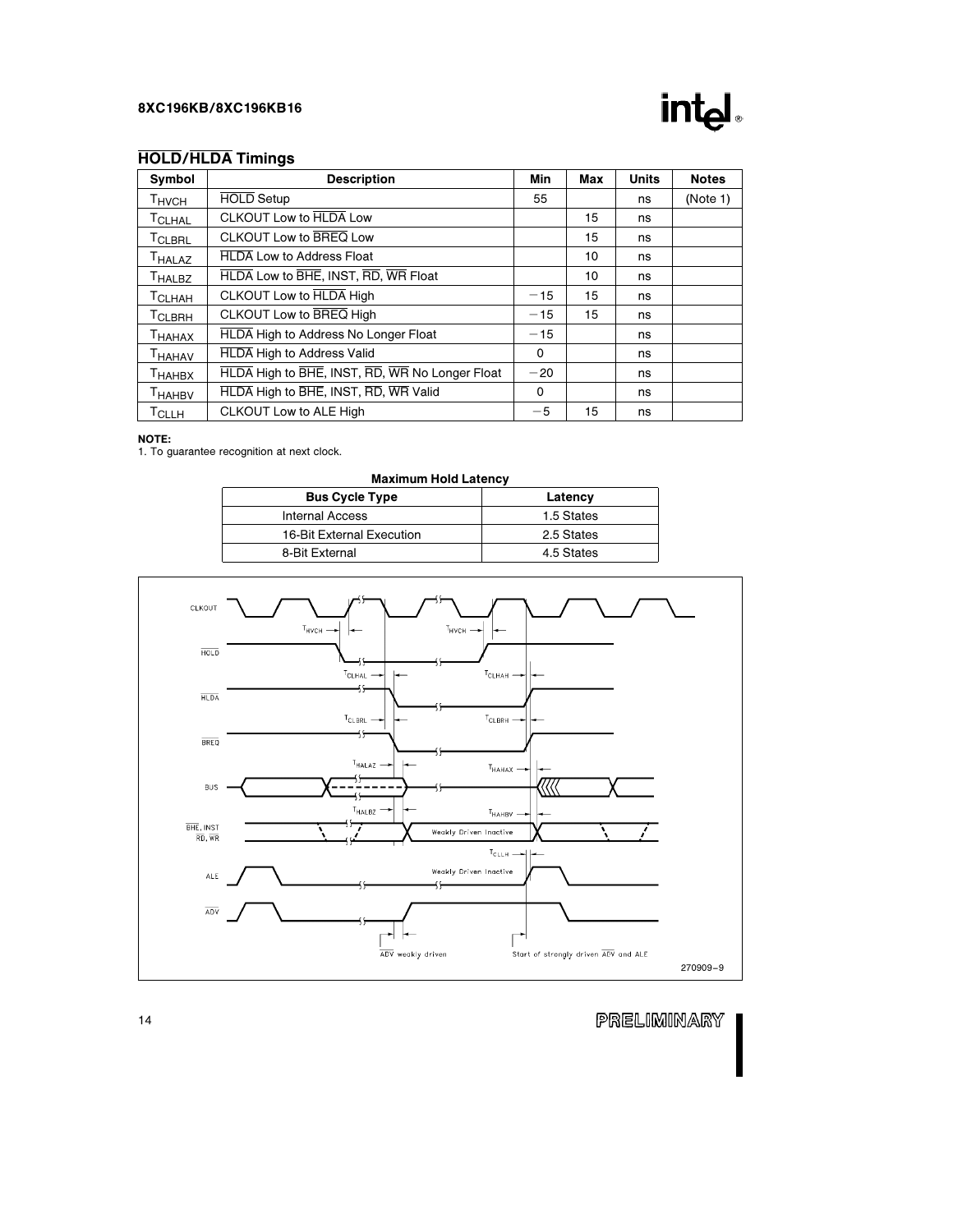## **int**

## EXTERNAL CLOCK DRIVE

| Symbol                       | <b>Parameter</b>            | Min   | Max  | <b>Units</b> |
|------------------------------|-----------------------------|-------|------|--------------|
| $1/T_{XLXL}$                 | Oscillator Frequency 12 MHz | 3.5   | 12.0 | <b>MHz</b>   |
| $1/T_{XLXL}$                 | Oscillator Frequency 16 MHz | 3.5   | 16   | <b>MHz</b>   |
| T <sub>XLXL</sub>            | Oscillator Period 12 MHz    | 83.3  | 286  | ns           |
| $\mathsf{r}_{\mathsf{XLXL}}$ | Oscillator Period 16 MHz    | 62.5  | 286  | ns           |
| Тхнхх                        | High Time                   | 21.25 |      | ns           |
| $T_{XLXX}$                   | Low Time                    | 21.25 |      | ns           |
| ⊤х∟хн                        | <b>Rise Time</b>            |       | 10   | ns           |
| ⊤хнх∟                        | Fall Time                   |       | 10   | ns           |

### EXTERNAL CLOCK DRIVE WAVEFORMS



An external oscillator may encounter as much as a 100 pF load at XTAL1 when it starts-up. This is due to interaction between the amplifier and its feedback capacitance. Once the external signal meets the  $V_{\parallel L}$  and  $V_{\text{IH}}$  specifications, the capacitance will not exceed 20 pF.





270909 –11

NOTE:

Keep oscillator components close to chip and use short, direct traces to XTAL1, XTAL2 and V<sub>SS</sub>. When<br>using crystals, C1 = 20 pF, C2 = 20 pF. When using ceramic resonators, consult manufacturer for recommended circuitry.

AC TESTING INPUT, OUTPUT WAVEFORMS



### EXTERNAL CLOCK CONNECTIONS



### FLOAT WAVEFORMS

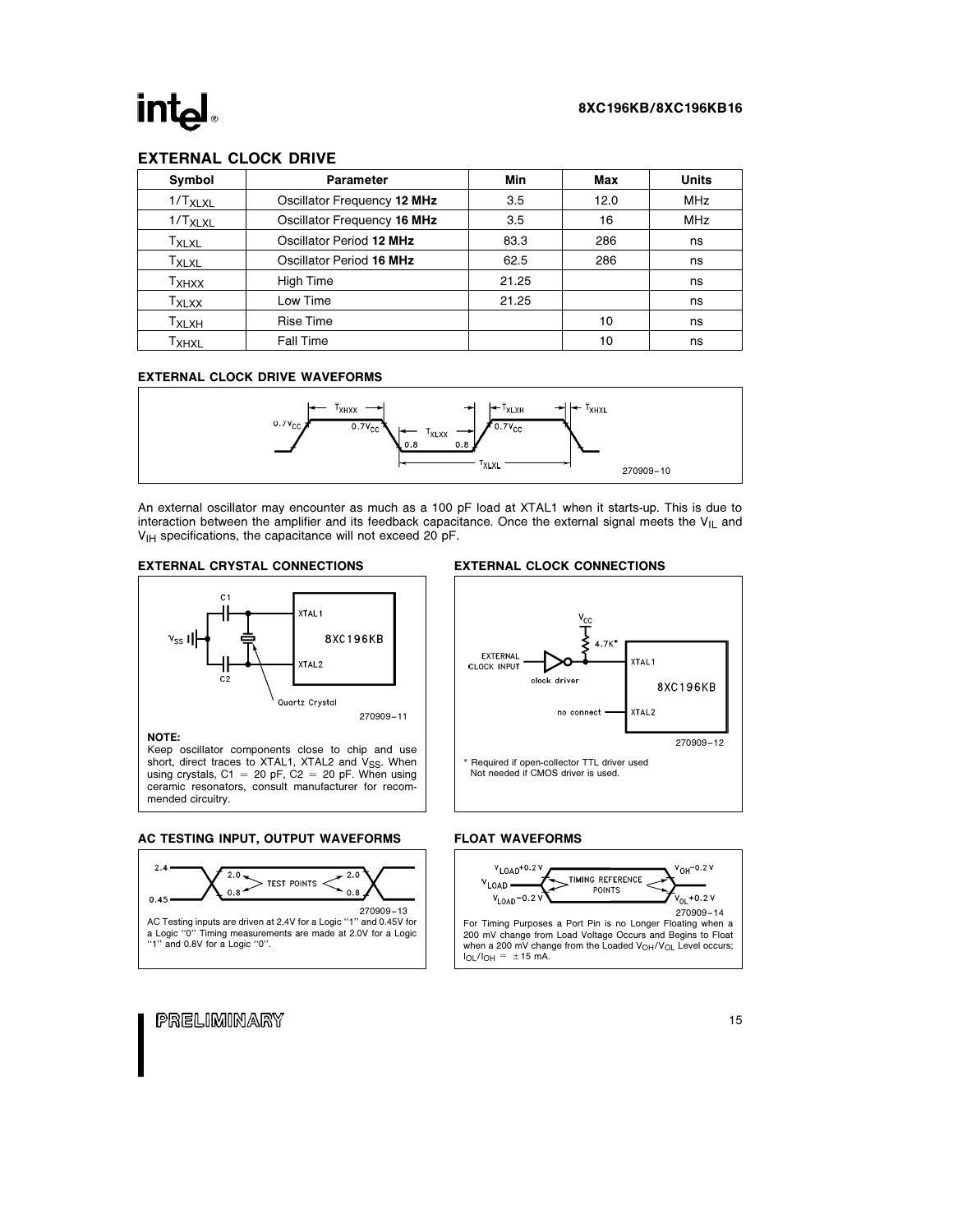

### EXPLANATION OF AC SYMBOLS

Each symbol is two pairs of letters prefixed by "T" for time. The characters in a pair indicate a signal and its condition, respectively. Symbols represent the time between the two signal/condition points.

### Conditions:

|   | Signals:            |              |           |                   |    |                |
|---|---------------------|--------------|-----------|-------------------|----|----------------|
|   | H - High            | A            | - Address | G - Buswidth      | R. | $-$ RD         |
|   | L - Low             | B.           | $-$ BHE   | H - HOLD          |    | W - WR/WRH/WRL |
| V | - Valid             |              | BR - BREQ | HA - HLDA         | X. | - XTAL1        |
|   | X - No Longer Valid | $\mathbf{C}$ | - CLKOUT  | $L \cdot ALE/ADV$ |    | - READY        |
|   | Z - Floating        |              | - DATA IN | Q - DATA OUT      |    |                |

## AC CHARACTERISTICS-SERIAL PORT-SHIFT REGISTER MODE

| Symbol              | <b>Parameter</b>                                                 | Min                      | Max                     | <b>Units</b> |
|---------------------|------------------------------------------------------------------|--------------------------|-------------------------|--------------|
| <b>TXLXL</b>        | Serial Port Clock Period (BRR $\geq$ 8002H)                      | 6 T <sub>OSC</sub>       |                         | ns           |
| $T_{XLXH}$          | Serial Port Clock Falling Edge to Rising Edge (BRR $\geq$ 8002H) | 4 T <sub>OSC</sub> $-50$ | $4 T_{\text{OSC}} + 50$ | ns           |
| $T_{\mathsf{XLXL}}$ | Serial Port Clock Period (BRR = $8001H$ )                        | $4T_{\rm OSC}$           |                         | ns           |
| $T_{XLXH}$          | Serial Port Clock Falling Edge to Rising Edge (BRR $= 8001H$ )   | $2 T_{\rm OSC} - 50$     | $2 T_{\text{OSC}} + 50$ | ns           |
| T <sub>QVXH</sub>   | Output Data Setup to Clock Rising Edge                           | 2 T <sub>OSC</sub> $-50$ |                         | ns           |
| Тхнох               | Output Data Hold after Clock Rising Edge                         | 2 T <sub>OSC</sub> $-50$ |                         | ns           |
| Тхноv               | Next Output Data Valid after Clock Rising Edge                   |                          | 2 T <sub>OSC</sub> + 50 | ns           |
| T <sub>DVXH</sub>   | Input Data Setup to Clock Rising Edge                            | $T_{\text{OSC}} + 50$    |                         | ns           |
| T <sub>XHDX</sub>   | Input Data Hold after Clock Rising Edge                          | 0                        |                         | ns           |
| T <sub>XHQZ</sub>   | Last Clock Rising to Output Float                                |                          | 2 T <sub>OSC</sub>      | ns           |

### SERIAL PORT TIMING-SHIFT REGISTER MODE (MODE 0)

## WAVEFORM-SERIAL PORT-SHIFT REGISTER MODE

### SERIAL PORT WAVEFORM-SHIFT REGISTER MODE (MODE 0)

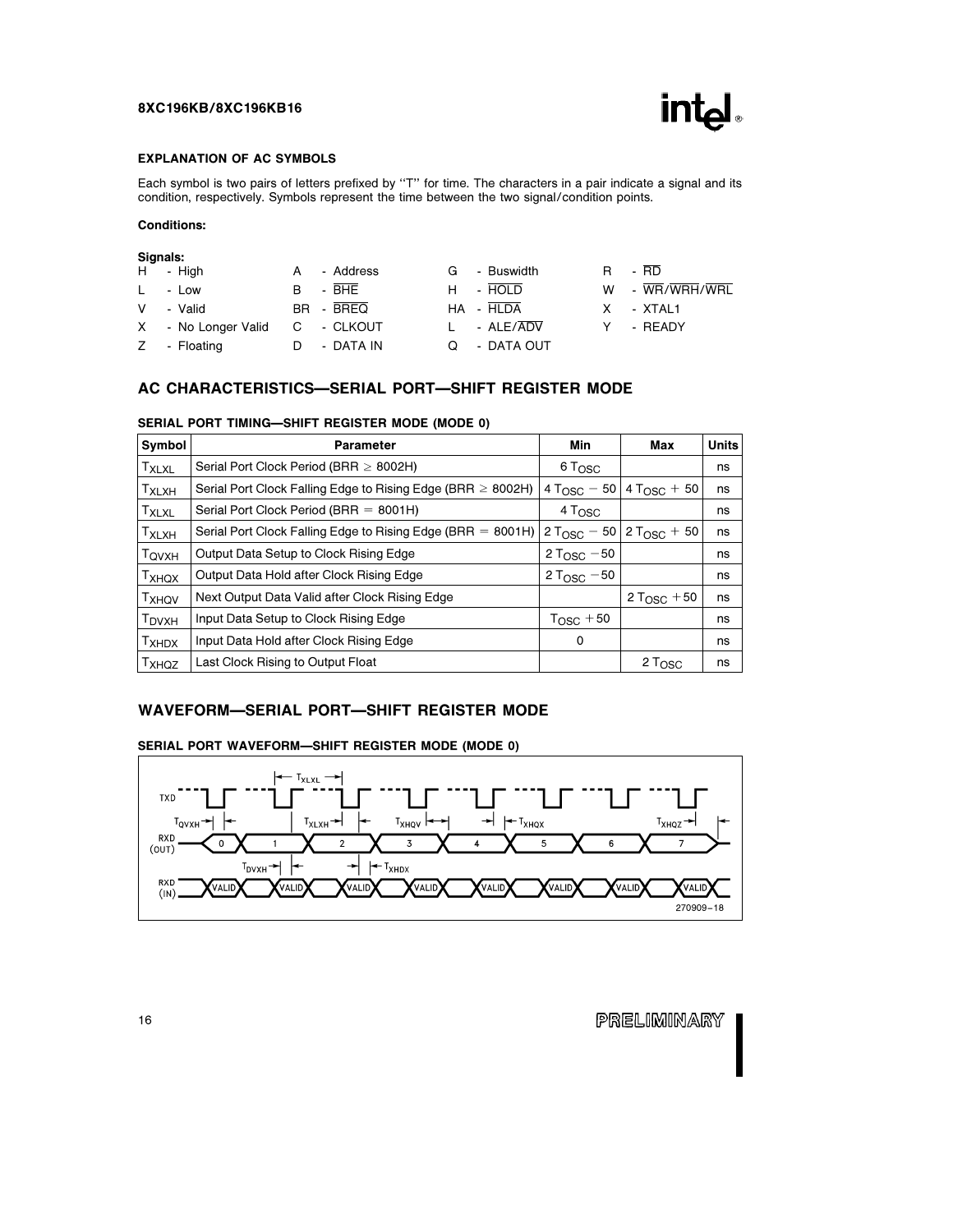# int<sub>el</sub>

### 8XC196KB/8XC196KB16

### 10-BIT A/D CHARACTERISTICS

At a clock speed of 6 MHz or less, the clock prescaler should be disabled. This is accomplished by setting  $IOC2.4 = 1$ .

At higher frequencies (greater than 6 MHz) the clock prescaler should be enabled (IOC2.4 =  $0$ ) to allow the comparator to settle.

The table below shows two different clock speeds and their corresponding A/D conversion and sample times.

State times are calculated as follows:

$$
\text{state time} = \frac{2}{\text{XTAL1}}
$$

The converter is ratiometric, so the absolute accuracy is directly dependent on the accuracy and stability of  $V_{REF}$ .  $V_{REF}$  must be close to  $V_{CC}$  since it supplies both the resistor ladder and the digital section of the converter.

See the MCS-96 A/D Converter Quick Reference for definition of A/D terms.

| <b>Example Sample and Conversion Times</b> |                             |                                |                                                             |                                       |                                                                 |  |  |
|--------------------------------------------|-----------------------------|--------------------------------|-------------------------------------------------------------|---------------------------------------|-----------------------------------------------------------------|--|--|
| A/D Clock<br><b>Prescaler</b>              | <b>Clock Speed</b><br>(MHz) | <b>Sample Time</b><br>(States) | <b>Sample Time</b><br>at Clock<br><b>Speed</b><br>$(\mu s)$ | <b>Conversion</b><br>Time<br>(States) | <b>Conversion</b><br>Time at<br><b>Clock Speed</b><br>$(\mu s)$ |  |  |
| $10C2.4 = 0 \rightarrow ON$                | 16                          | 15                             | 1.875                                                       | 156.5                                 | 19.6                                                            |  |  |
| $IOC2.4 = 1 \rightarrow OFF$               | 6                           | 8                              | 2.667                                                       | 89.5                                  | 29.8                                                            |  |  |

## A/D CONVERTER SPECIFICATIONS

| Parameter                                                                                     | Typical(1)              | <b>Minimum</b> | <b>Maximum</b> | Units*                                                    | <b>Notes</b>   |
|-----------------------------------------------------------------------------------------------|-------------------------|----------------|----------------|-----------------------------------------------------------|----------------|
| Resolution                                                                                    |                         | 1024<br>10     | 1024<br>10     | Levels<br><b>Bits</b>                                     |                |
| Absolute Error                                                                                |                         | $\Omega$       | ±3             | <b>LSBs</b>                                               |                |
| <b>Full Scale Error</b>                                                                       | $0.25 + 0.50$           |                |                | <b>LSBs</b>                                               |                |
| Zero Offset Error                                                                             | $0.25 \pm 0.50$         |                |                | <b>LSBs</b>                                               |                |
| Non-Linearity Error                                                                           | $1.5 \pm 2.5$           | $\mathbf 0$    | ±3             | <b>LSBs</b>                                               |                |
| Differential Non-Linearity Error                                                              |                         | $> -1$         | $+2$           | <b>LSBs</b>                                               |                |
| Channel-to-Channel Matching                                                                   | ± 0.1                   | 0              | ±1             | <b>LSBs</b>                                               |                |
| Repeatability                                                                                 | ±0.25                   |                |                | <b>LSBs</b>                                               |                |
| <b>Temperature Coefficients:</b><br>Offset<br><b>Full Scale</b><br>Differential Non-Linearity | 0.009<br>0.009<br>0.009 |                |                | $LSB$ /°C<br>$LSB$ / $^{\circ}$ C<br>$LSB$ / $^{\circ}$ C |                |
| Off Isolation                                                                                 |                         | $-60$          |                | dВ                                                        | 2, 3           |
| Feedthrough                                                                                   | $-60$                   |                |                | dВ                                                        | $\overline{2}$ |
| V <sub>CC</sub> Power Supply Rejection                                                        | $-60$                   |                |                | dB                                                        | $\overline{2}$ |
| <b>Input Series Resistance</b>                                                                |                         | 750            | 1.2K           | $\Omega$                                                  | 4              |
| DC Input Leakage                                                                              |                         | 0              | ±3.0           | μA                                                        |                |
| Sampling Capacitor                                                                            | 3                       |                |                | рF                                                        |                |

### NOTES:

\*An ''LSB'', as used here, has a value of approximately 5 mV.

1. Typical values are expected for most devices at 25°C.

2. DC to 100 KHz. 3. Multiplexer Break-Before-Make Guaranteed.

4. Resistance from device pin, through internal MUX, to sample capacitor.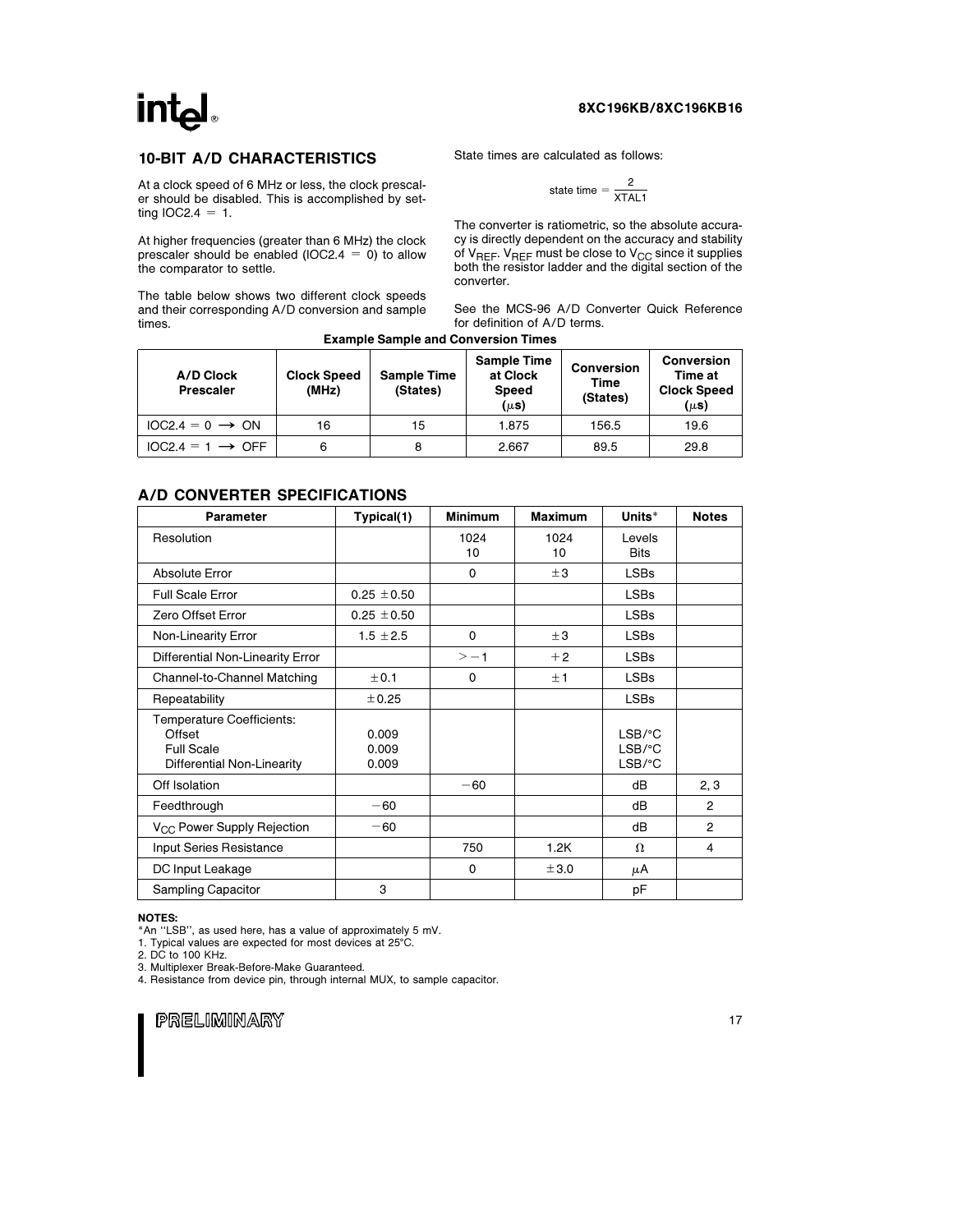

## OTPROM SPECIFICATIONS

### OTPROM PROGRAMMING OPERATING CONDITIONS

| Symbol                             | Parameter                               | Min   | Max  | <b>Units</b> |
|------------------------------------|-----------------------------------------|-------|------|--------------|
| Tд                                 | Ambient Temperature During Programming  | 20    | 30   | C            |
| $V_{CC}$ , $V_{PD}$ , $V_{REF}(1)$ | Supply Voltages During Programming      | 4.5   | 5.5  | ٧            |
| $V_{EA}$                           | Programming Mode Supply Voltage         | 12.50 | 13.0 | V(2)         |
| V <sub>PP</sub>                    | <b>EPROM Programming Supply Voltage</b> | 12.50 | 13.0 | V(2)         |
| $V_{SS}$ , ANGND $(3)$             | Digital and Analog Ground               | 0     | 0    | v            |
| Fosc                               | Oscillator Frequency 12 MHz             | 6.0   | 12.0 | <b>MHz</b>   |
| Fosc                               | Oscillator Frequency 16 MHz             | 6.0   | 16.0 | MHz          |

NOTES:

1. V<sub>CC</sub>, V<sub>PD</sub> and V<sub>REF</sub> should nominally be at the same voltage during programming.<br>2. V<sub>EA</sub> and V<sub>PP</sub> must never exceed the maximum voltage for any amount of time or the device may be damaged.<br>3. V<sub>SS</sub> and ANGND should

## AC OTPROM PROGRAMMING CHARACTERISTICS

| Symbol                   | <b>Description</b>           | Min  | Max | <b>Units</b>     |
|--------------------------|------------------------------|------|-----|------------------|
| T <sub>SHLL</sub>        | Reset High to First PALE Low | 1100 |     | Tosc             |
| TLLLH                    | PALE Pulse Width             | 40   |     | <b>Tosc</b>      |
| T <sub>AVLL</sub>        | <b>Address Setup Time</b>    | 0    |     | T <sub>OSC</sub> |
| <b>TLLAX</b>             | <b>Address Hold Time</b>     | 50   |     | T <sub>OSC</sub> |
| <b>TLLVL</b>             | PALE Low to PVER Low         |      | 60  | T <sub>OSC</sub> |
| T <sub>PLDV</sub>        | PROG Low to Word Dump Valid  |      | 50  | Tosc             |
| T <sub>PHDX</sub>        | Word Dump Data Hold          |      | 50  | <b>Tosc</b>      |
| <b>T</b> <sub>DVPL</sub> | Data Setup Time              | 0    |     | Tosc             |
| T <sub>PLDX</sub>        | Data Hold Time               | 50   |     | T <sub>OSC</sub> |
| T <sub>PLPH</sub>        | <b>PROG Pulse Width</b>      | 40   |     | T <sub>OSC</sub> |
| TPHLL                    | PROG High to Next PALE Low   | 120  |     | Tosc             |
| <b>TLHPL</b>             | PALE High to PROG Low        | 220  |     | T <sub>OSC</sub> |
| T <sub>PHPL</sub>        | PROG High to Next PROG Low   | 120  |     | <b>Tosc</b>      |
| T <sub>PHIL</sub>        | PROG High to AINC Low        | 0    |     | T <sub>OSC</sub> |
| T <sub>ILIH</sub>        | <b>AINC Pulse Width</b>      | 40   |     | T <sub>OSC</sub> |
| TILVH                    | PVER Hold after AINC Low     | 50   |     | Tosc             |
| <b>TILPL</b>             | AINC Low to PROG Low         | 170  |     | Tosc             |
| TPHVL                    | PROG High to PVER Low        |      | 90  | <b>Tosc</b>      |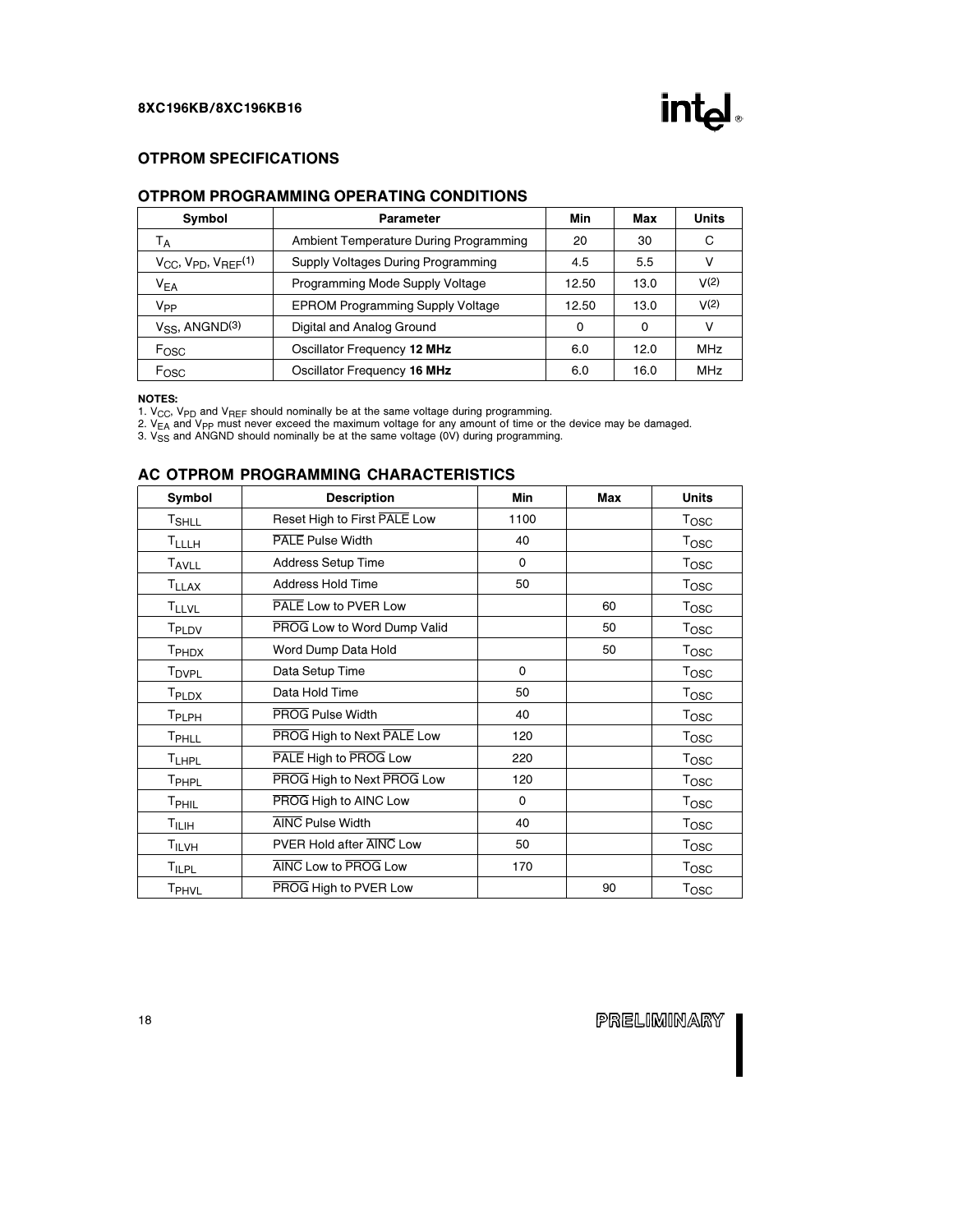## DC OTPROM PROGRAMMING CHARACTERISTICS

| <b>Symbol</b> | <b>Description</b>                                | Min | Max | Units |
|---------------|---------------------------------------------------|-----|-----|-------|
| Ipp           | V <sub>PP</sub> Supply Current (When Programming) |     | 100 | mA    |

NOTE:

Do not apply V<sub>PP</sub> until V<sub>CC</sub> is stable and within specifications and the oscillator/clock has stabilized or the device may be damaged.

## OTPROM PROGRAMMING WAVEFORMS

### SLAVE PROGRAMMING MODE DATA PROGRAM MODE WITH SINGLE PROGRAM PULSE



### SLAVE PROGRAMMING MODE IN WORD DUMP OR DATA VERIFY MODE WITH AUTO INCREMENT

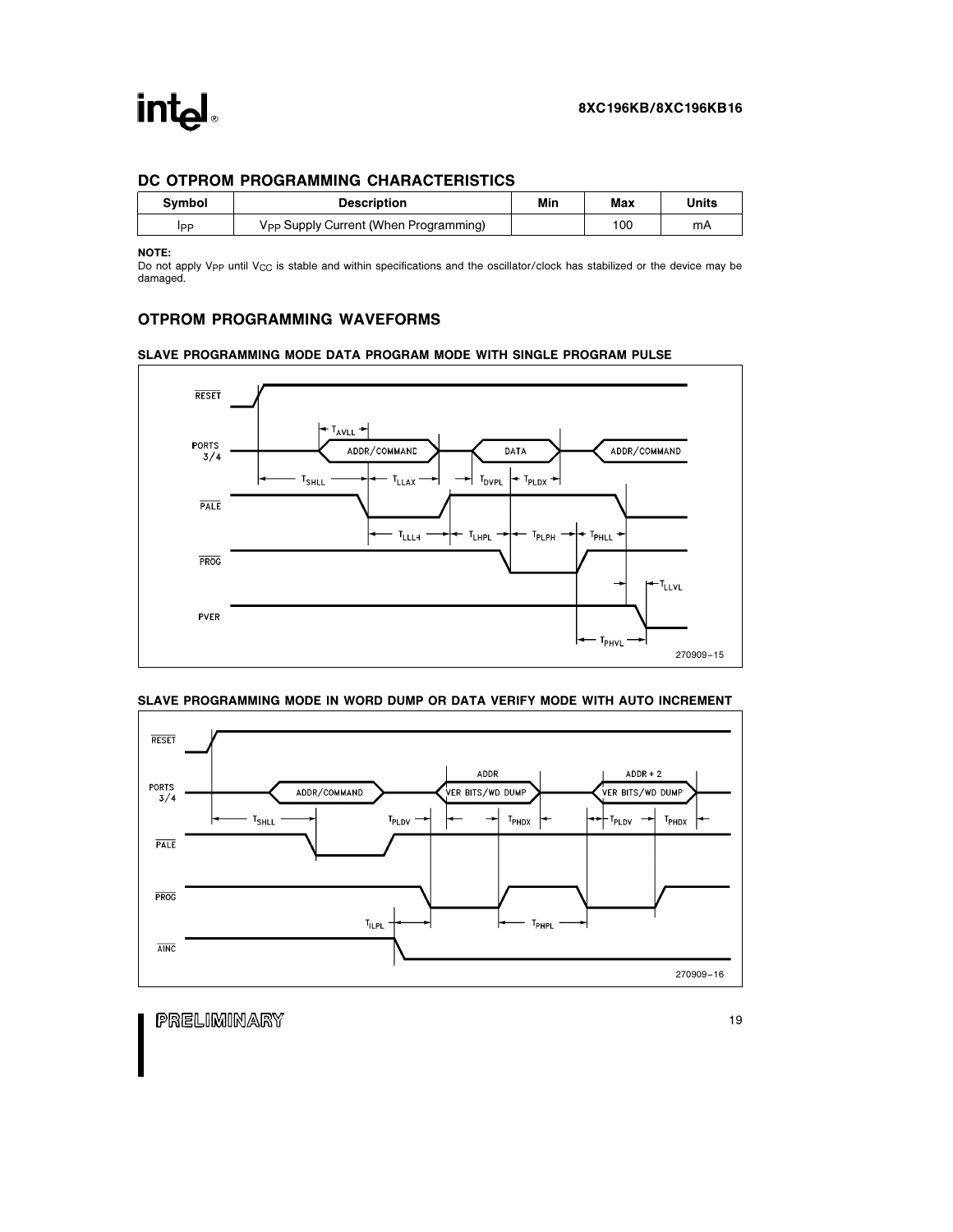

### SLAVE PROGRAMMING MODE TIMING IN DATA PROGRAM MODE WITH REPEATED PROG PULSE AND AUTO INCREMENT

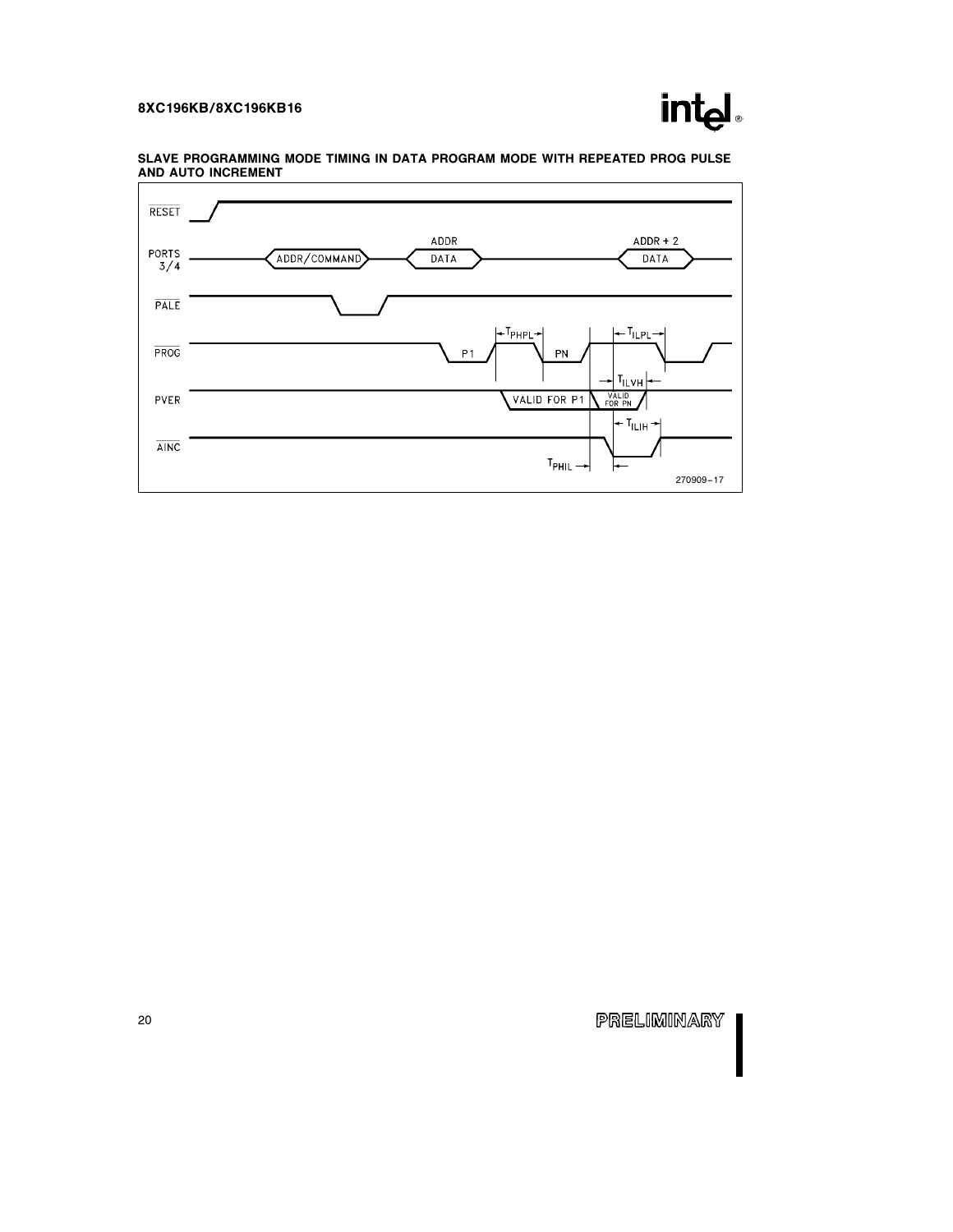# **intel**

## FUNCTIONAL DEVIATIONS

Devices marked with an "E", "F" or "G" have the following errata.

#### 1. Missed Interrupt on P0.7, EXTINT

Interrupts occurring on P0.7 could be missed since the INT\_PEND EXTINT bit may not be set. See techbit MC0893.

### 2. HSI\_MODE Divide-by-Eight

See Faxback  $#2192$ 

### REVISION HISTORY

This data sheet (270909-006) is valid for devices with an "E", "F" or "G" at the end of the top side tracking number. Data sheets are changed as new device information becomes available. Verify with your local Intel sales office that you have the latest version before finalizing a design or ordering devices.

The following differences exist between this data sheet (270909-006) and (270909-005):

- 1. Removed ''Word Addressable Only'' from Port 3 and 4 in Table 2.
- 2. Removed ICC1, active mode current at 3.5 MHz. This specification is not longer required.
- 3. Removed TLLYV and TLLGV from waveform diagrams.
- 4. The HSI errata and CMPL with R0 were removed as this is now considered normal operation.
- 5. The HSI\_MODE divide-by-eight errata was added to the known errata section.

### 8XC196KB/8XC196KB16

The following differences exist between this data sheet (270909-005) and (270909-004):

- 1.  $I_{TL}$  MAX was -650  $\mu$ A (270909-004). Now  $I_{TL}$ MAX is  $-800 \mu$ A (270909-005).
- 2.  $I_{1L2}$  was named  $I_{1L1}$  (270909-004). Now  $I_{1L2}$  is correctly named (270909-005).
- 3.  $I_{\text{IL1}}$  was omitted (270909-004).  $I_{\text{IL1}}$  MAX was added.  $I_{\text{IL1}}$  MAX is -850  $\mu$ A (270909-005).
- 4. T<sub>LLYV</sub> and T<sub>LLGV</sub> (270909-004) were removed. These timings are not required in high-speed system designs.
- 5. An errata was added to the known errata section. There is a possibility to miss an external interrupt on P0.7 EXTINT.

The following differences exist between this data sheet (270909-004) and (270909-003):

- 1. The ROM (80C196KB), and ROMless (83C196KB) were combined with this data sheet resulting in no specification differences.
- 2. The description of the prescalar bit for the A/D has been enhanced.
- 3.  $T_{HAHBV}$ MIN was  $-15$  ns (270909-003). Now  $T_{HAHBV}$ MIN is  $-20$  ns (270909-004).
- 4. T<sub>XHQZ</sub>MAX was 1 TOSC (270909-003). Now T<sub>XHQZ</sub>MAX is 2 TOSC (270909-004). This should have no impact on designs using synchronous serial mode 0.
- 5. The change indicators for the 80C196KB are "E", "F" and "G". Previously there was only one change indicator ''E''. The change indicator is used for tracking purposes. The change indicator is the last character in the FPO number. The FPO number is the second line on the top side of the device.